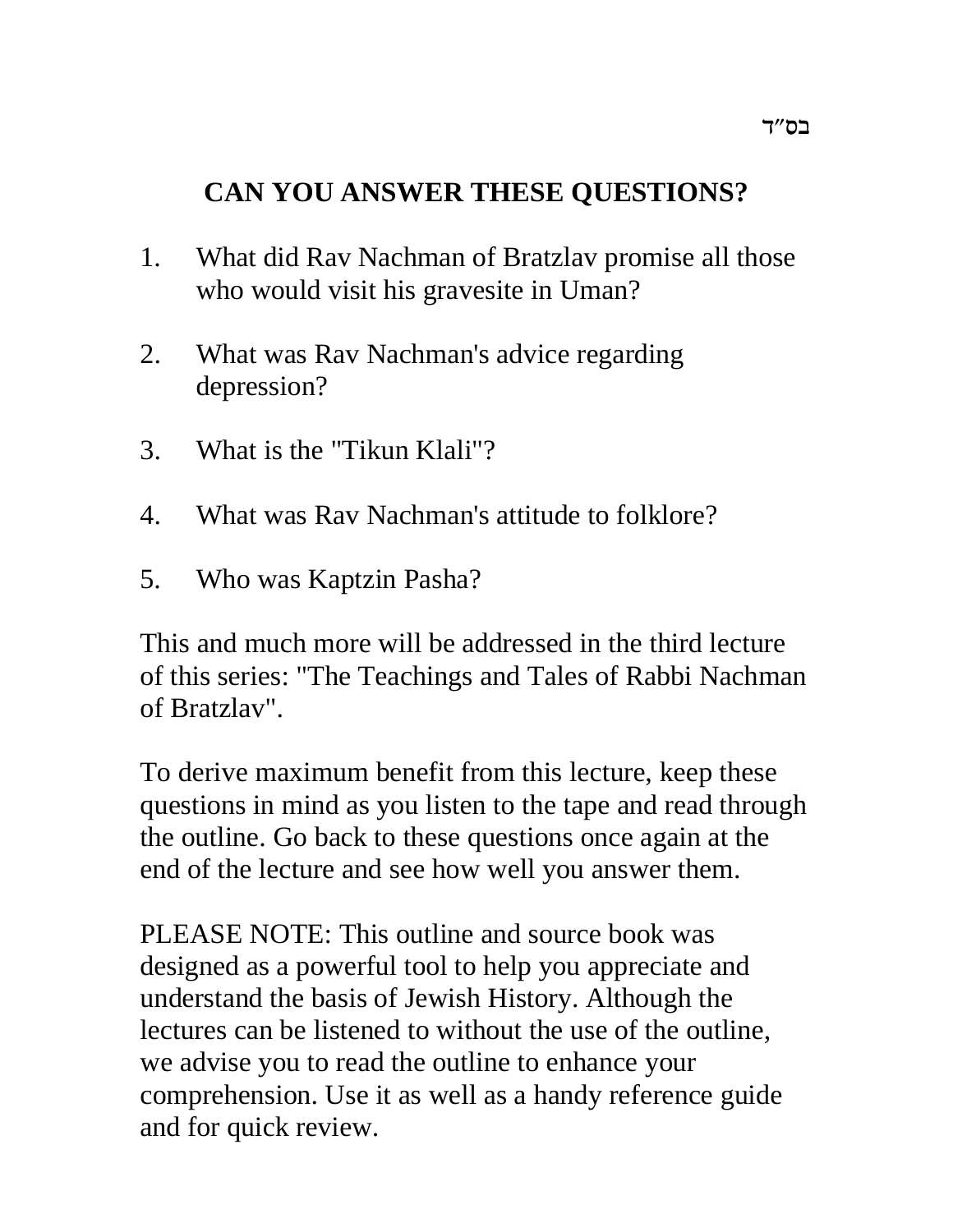# THE EPIC OF THE ETERNAL PEOPLE Presented by Rabbi Shmuel Irons

### Series X Lecture #3

## THE TEACHINGS AND TALES OF RABBI NACHMAN OF BRATZLAV

 $\mathbf{I}$ . Rav Nachman's Teachings

#### Positive Acts and a Positive Attitude A.

ודע, שכל התנועות וההעתקות, שאתה נתק ונעתק בכל פעם איזה מעט מן גשמיות לעבודתו יתברך, כלם מתקבצים ומתחברים ומתקשרים ובאים לעזרתך בעת הצורך, דהינו כשיש, חס ושלו׳, איזה דחק ועת צרה, חס ושלו׳. ודע, שהאדם צריך לעבר על גשר צר מאד מאד, והכלל והעקר שלא יתפחד כלל. . . . וראוי לילך עם מה שנאמר במאמר אזמרה לאלקי בעודי (בלקוטי הראשון בסימן רפ"ב), דהינו לבקש ולחפש למצא בעצמו איזה זכות ואיזה נקודה טובה. ובזה המעט טוב שמוצא בעצמו, ישמח ויחזק עצמו, ואל יניח את מקומו, אף אם נפל למה שנפל, רחמנא לצלן, אף על פי כן יחזק עצמו במעט דמעט טוב שמוצא בעצמו עדין, עד אשר יזכה לשוב על ידי זה להשם יתברך, וכל הזדונות יהיו נעשין זכיות (עין יומא פו:). ומה עשה הבעל שם טוב, זכר צדיק לברכה, על הים, כשהסיתו הבעל דבר וכו׳. ומזה תבין, עד היכן אתה צריך להתחזק ולבלי ליאש עצמך, חס ושלו׳, אף אם יהיה מה שיהיה. והעקר להיות בשמחה תמיד. וישמח עצמו בכל מה שיוכל, ואפלו על ידי מילי דשטותא. לעשות עצמו כשוטה ולעשות עניני שטות וצחוק או קפיצות ורקודים, כדי לבוא לשמחה, שהוא דבר גדול מאד: לקוטי מוהר״ן מ״ח

You should know that the cumulative effect of the sum total of the subtle movements which you made for the purpose of distancing yourself from materialism in order to serve Hashem, no matter how slight any individual movement may be, will come to your assistance in your time of need, if you ever experience distress, G-d forbid. And you should know that a person, [in his journey through life,] has to pass over a very narrow bridge. The most important thing is not to have any fear whatsoever.  $\dots$  It is appropriate for every person... to scrutinize his actions and personality in order to find some merit or some special positive aspect of his life through which he can derive satisfaction and strength. This will serve him as a source of strength, even if he falls, G-d forbid, to terrible depths. This will enable him to find it within himself to return to Hashem, and thereby transform all of his sins into merits.... From this, you should understand the extent with which a person should find the strength within himself not to despair, G-d forbid, come what may. The essential thing is always to be happy. He should try to accomplish this goal with any means at his disposal, even to the extent of engaging in foolish behavior and looking like a fool through playful acting or jumping or dancing so that he experience happiness, something which is very essential. Likutei Moharan 48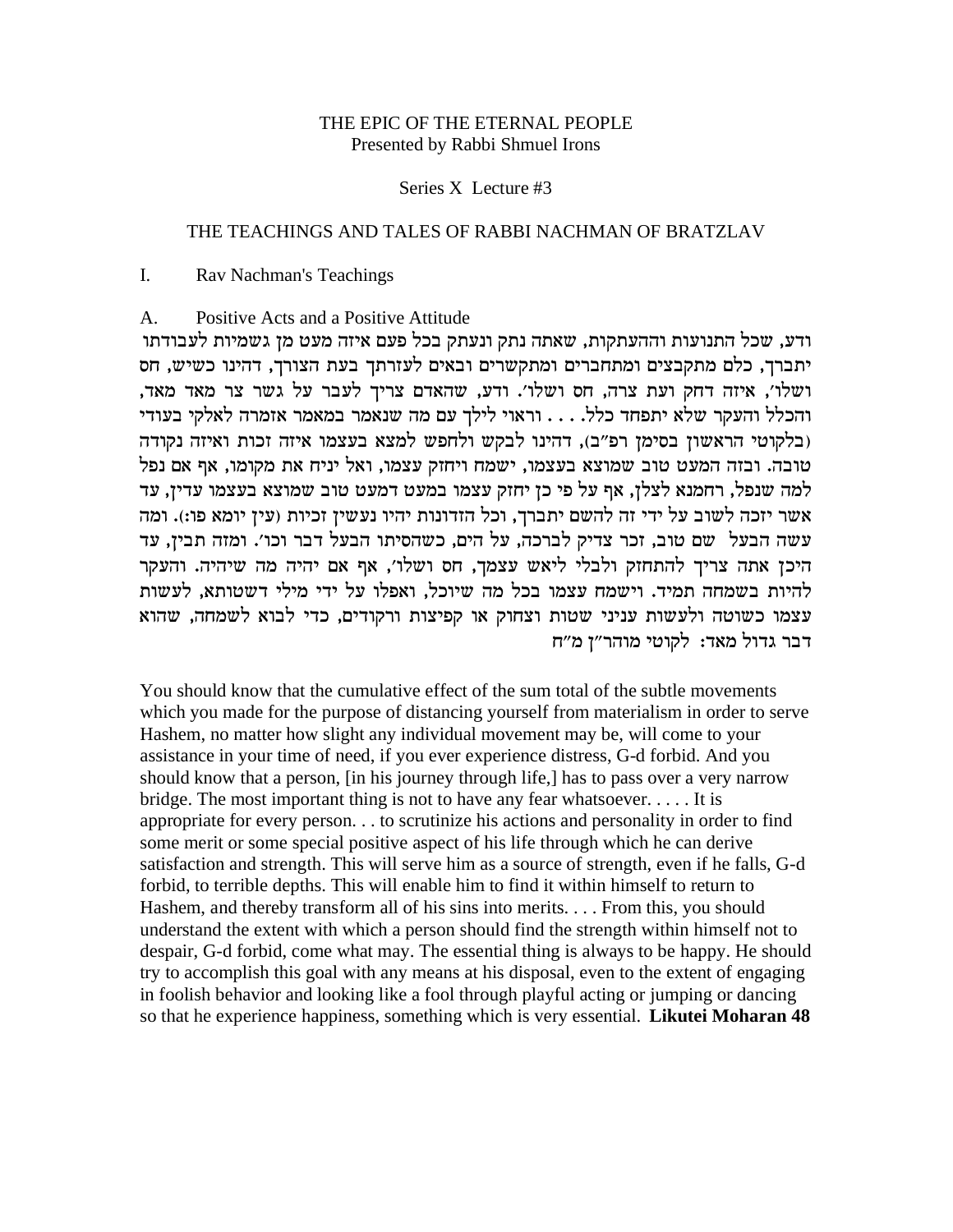Never Despair B.

והעקר לחזק עצמו בכל מה שאפשר, [כי אין שום יאוש בעולם כלל. (ואמר אז בזה הלשון: קיין יאוש איז גאר ניט פאר האנדין), ומשך מאד אלו התבות קיין יאוש וכו' ואמרם בכח גדול ובעמקות נפלא ונורא מאד, כדי להורות ולרמז לכל אחד ואחד לדורות, שלא יתיאש בשום אפן בעולם, אפלו אם יעבר עליו מה], ואיך שהוא, אפלו אם נפל למקום שנפל, רחמנא לצלן, מאחר שמחזק עצמו במה שהוא, עדין יש לו תקוה לשוב ולחזר אליו יתברך: לקוטי מוהר"ז ע"ח

It is essential that a person strengthen himself with all his ability, for there is no room in this world for despair. When he made this statement, he expressed himself in Yiddish as follows, "Kain yiyush is gor nit far handin," and said those words with much effort and with a depth of feeling in order to convey to every person throughout all the generations never to despair, come what may.] No matter how far a person has fallen, G-d forbid, as long as he strengthens himself in some area, there is hope that he will return to Hashem. Likutei Moharan 78

 $C_{\cdot}$ The Antidote to Pride: Cling to True Tzaddikim

והעצה היעוצה לבטל הגאוה, שהיא העבודה זרה, כמו שכתוב (משלי ט״ז): ״תועבת ד׳ כל גבה לב" (כמו שדרשו רבותינו, זכרונם לברכה סוטה ד:), העקר הוא על – ידי התקרבות לצדיקים, כמובא בתקונים (תקון כא מ"ח:): 'בתרועה דאיהו רוחא, אתעביר אל אחר'; וצדיק הוא בחינת רוחא, כמו שכתוב (במדבר כ"ז): "איש אשר רוח בו", ועל – ידו נכנע רוח גבוה, אל אחר, ונעשה מאחר, אחד, כי הוא קוצא דאות ד׳ (תקון כא נ״ה:), שממנו ארבע רוחות, כמו שכתוב (יחזקאל ל"ז): "כה אמר ד' מארבע רוחות באי הרוח". וזה לשון תרועה, לשון (תהלים ב): "תרעם בשבט ברזל" (תקון י"ח ותקון כ"א), כי הוא משבר רוח גבוה, אל אחר, כפירות: לקוטי מוהר"ן י'

The tried and proven method to dispel pride, which is akin to idolatry, ... is through clinging to Tzaddikim (righteous and saintly people i.e. Hasidic Masters)... Likutei **Moharan 10** 

Confusion and Strife Amongst the Tzaddikim D.

כי הבעל דבר שם לבו על זה מאד עכשו, לבלבל את העולם, כי ישראל הם עכשו קרובים אל הקץ מאד, ויש עכשו לישראל געגועים גדולים וכסופין גדולים להשם יתברך, אשר לא היתה כזאת בימי קדם, וכל אחד נכסף מאד להשם יתברך. על כן הערים הבעל דבר והכניס מחלקת בין הצדיקים, והקים בעולם מפרסמים הרבה של שקר, וגם בין הצדיקים האמתיים הכניס מחלקת גדול, עד שאין אחד יודע היכן האמת. על – כן צריכין לבקש מאד מהשם יתברך לזכות להתקרב להצדיק האמת: לקוטי מוהר"ז ע"ח

The Antagonist (Satan) is now putting his efforts into confusing the world for the Jewish people are very close to the End of the Days and feel a great emotional tie to Hashem, something which is unprecedented. Every Jew has great longing for Hashem. That is why the Antagonist has stealthily introduced strife amongst the Tzaddikim and established many fabricators of lies. He even introduced great strife amongst true Tzaddikim to such an extent that no one knows now where to locate truth. It is therefore quite essential for one to ask of Hashem that He grant him the merit to cling to a true Tzaddik. Likutei **Moharan 78**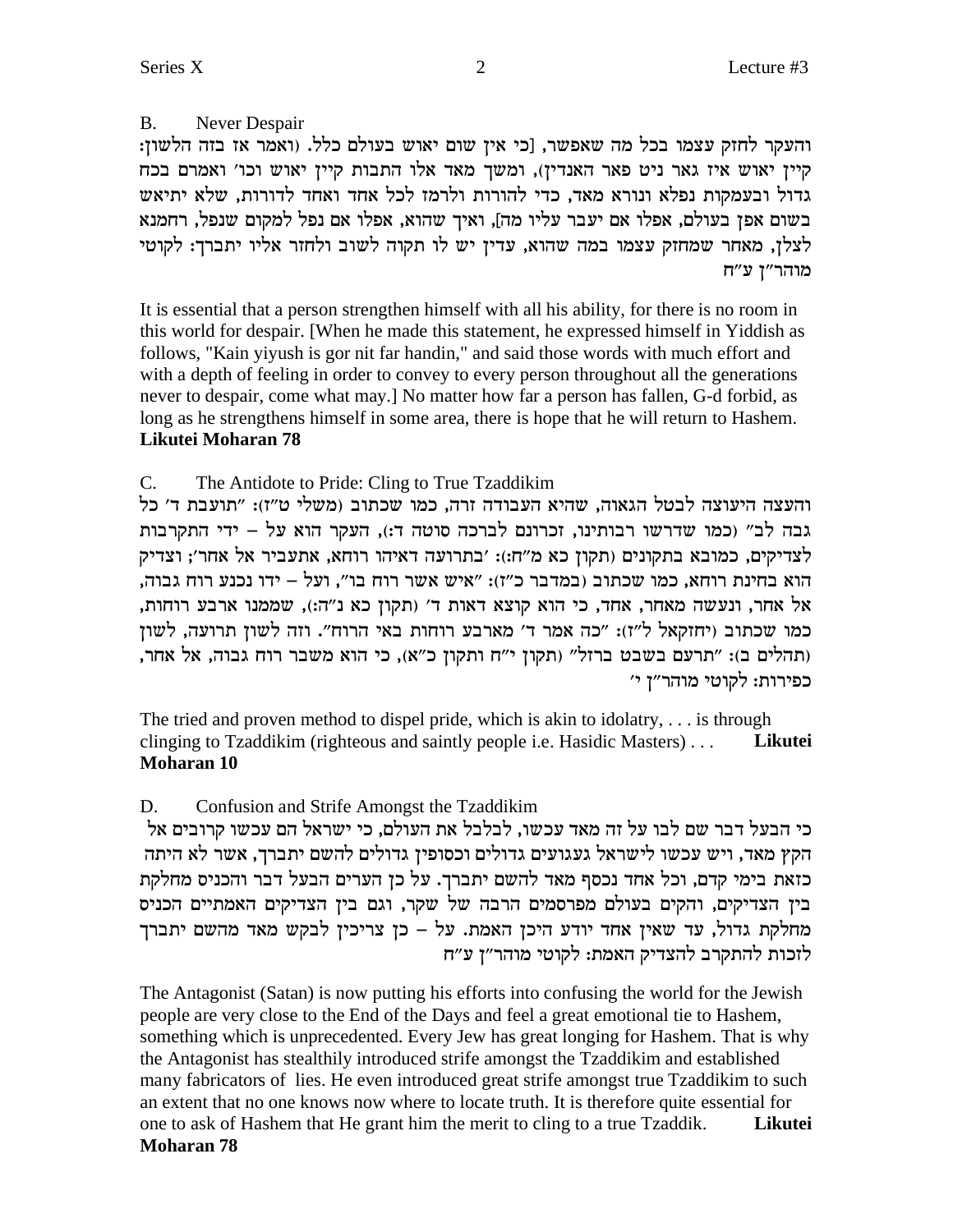#### E. The Power of Prayer

על כן מי שרוצה לחוס על נפשו ולהסתכל על תכליתו הנצחי באמת לאמתו ורוצה  $(1)$ להתקרב להשם יתברך באמת, וזה ידוע וברור שאי אפשר להתקרב להשם יתברך דינו לשבר ולבטל כל המדות רעות ולזכות לכל המדות טובות, ולילך בדרכיו יתברך, זה אי אפשר כי אם על ידי תפלה ותחנונים ושועה וזעקה וצעקה להשם יתברך ימים ושנים הרבה, וכל הצדיקים והכשרים אמתים לא זכו למדרגתם, כי אם על ידי זה, על ידי תפלה ותחנונים, כמבאר אצלנו כבר כמה פעמים, אבל גם זה בעצמו קשה וכבד לאדם, דהינו להרבות בתפלה ותחנונים. . . . והנה מעלת אלו התפלות יבין כל משכיל החפץ באמת ובתמימות, כי תפלות כאלו עדין לא היו בעולם, והם מלאים כל טוב לבית ישראל. תפלות תחנות ובקשות והפצרות ורצויים ופיוסים וודוים וטענות ואמתלאות וצעקות ושועות וזעקות גדולות לשם יתברך, לעורר רחמיו המרובים עלינו שיקרבנו לעבודתו יתברך חיש קל מהרה. וגם כלול בהם התעוררות גדול שיאמר האדם לנפשו. שיעורר את עצמו לבל יעבר עולמו בשנה חס ושלו׳, כי הדבור יש לו כח גדול לעורר את האדם, ועל כן אפלו הדברים שהאדם בעצמו יודע אותם, אף על פי כן כשיאמרם בפיו ויעורר את עצמו, על ידי זה יתחזק ויתגבר וישתוקק ביותר להתקרב להשם יתברך, עד שיזכה לתשובה שלמה באמת. ומי שיהיה רגיל בתפלות אלו באמת ובתמימות, בודאי יזכה לחיי עולם. ... הקדמה לס׳ לקוטי תפילות

Therefore, if a person desires to take pity upon his soul and to truly set his vision upon his eternal purpose in life and to bring himself closer to Hashem, it is obvious to all that he must proceed and break and annul any bad character trait that he may possess and acquire all of the positive traits and go in the Hashem's ways. This is impossible without praying, beseeching and crying out to Hashem over a period of many years. All of the Tzaddikim and truly pious Jews merited their spiritual level only through prayer and beseeching G-d, as we have explained many times. But this, in itself, is difficult and laborious, i.e. to pray and beseech G-d for an extended period of time.... The advantage of these prayers, [which were composed by R. Nachman,] is well understood by any discerning individual who desires truth and perfect faith, for such prayers are unprecedented and are filled with all that is good for the Jewish people . . . and through them, a person will gather further strength and desire to come closer to Hashem, eventually leading to a complete and true repentance. Every person who will accustom himself in these prayers in truth and perfect faith will certainly merit the World to Come. **Preface to Likutei Tephilos** 

יהי רצון מלפניך י–הוה א–להינו וא–להי אבותינו, שתזכני ברחמיך הרבים לילך ולנסע לצדיקים אמתיים על ראש השנה, ולהיות מקושר תמיד לצדיקים אמתיים. ועל ידי זה אזכה לקדש את דעתי ומחשבתי בקדושה גדולה. ותחמל עלי בחמלתך הגדולה, ותהיה בעזרי ותצילני מעתה מכל מיני מחשבות זרות ומכל מיני פגם הדעת שבעולם. ותחנני מאתך חכמה דעה בינה והשכל, ותזכני מהרה לקדושת המחשבה בשלמות באמת. וברחמיך הרבים תמתיק ותבטל כל הדינים מעלינו ומעל כל עמך בית ישראל מעתה ועד עולם, ונזכה לקבל קדושת ראש השנה על ידי הצדיקים אמתיים, ולתקן כל התקונים שצריכין לתקן בראש השנה שהוא מקור הדינים של כל השנה. ותהיה מחשבתנו קדושה וטהורה תמיד, ובפרט בראש השנה הקדוש. . . . רבונו של עולם, אתה יודע גדל החיוב לנסע על ראש השנה לצדיקים אמתיים, וגם אתה יודע את עצם רבוי המניעות שמתגברים על זה מכל הצדדים. חומל דלים חוס וחמל עלינו, ועזרנו וזכנו לשבר כל המניעות, והורנו דרכיך, והדריכנו באמתך ולמדנו, שנזכה לילך ולנסע לצדיקים אמתיים על ראש השנה, באופן שנזכה על ידם לקדושת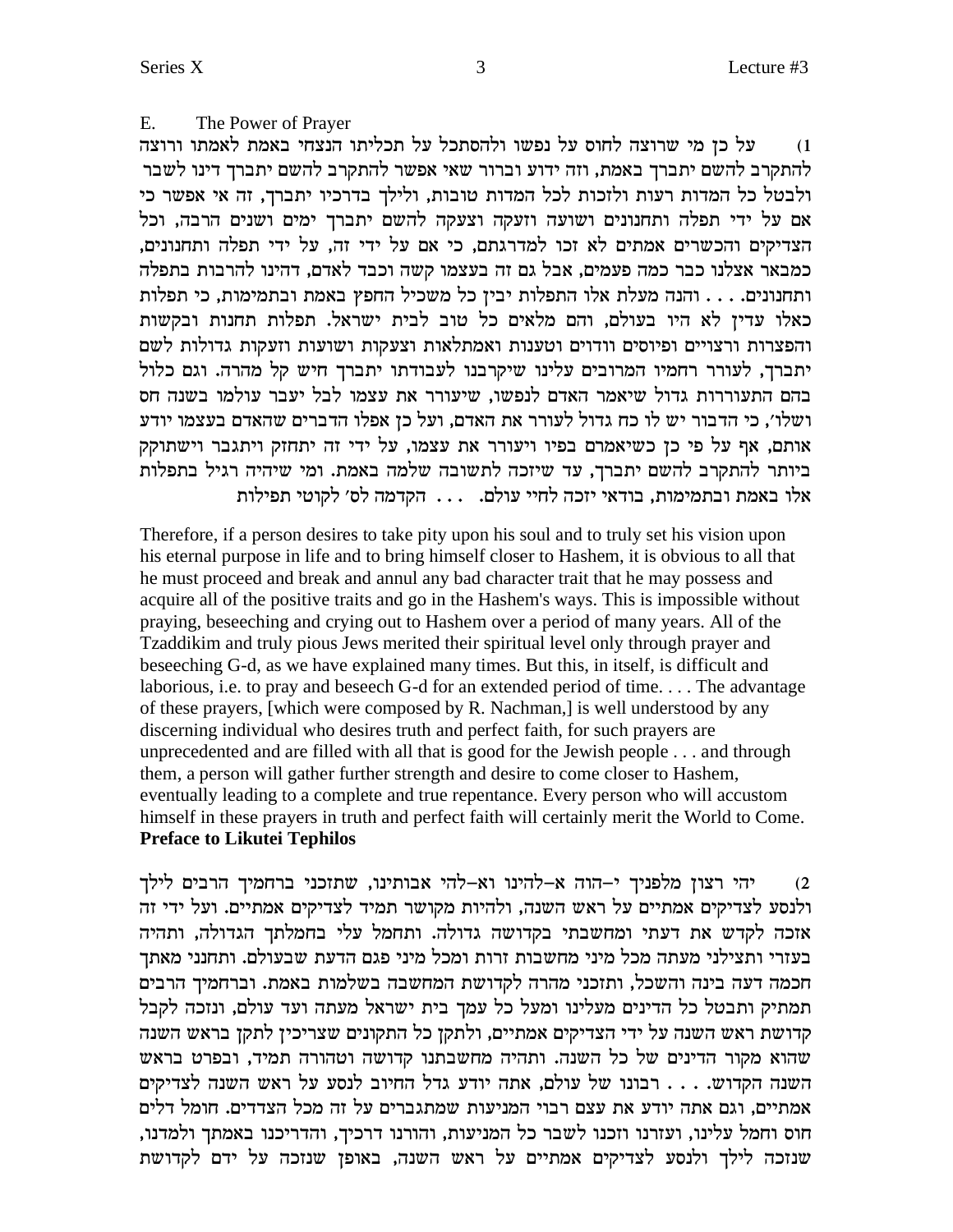המחשבה באמת. כי אתה יודע שעכשו בעוקבות משיחא, עקר סמיכתנו וישועתנו היא רק על ימי ראש השנה הקדושים, אשר בהם אנו נשענים להתקרב אליך, ולהמשיך א-להותך ומלכותך עלינו מראש השנה על כל השנה כולה. . . . ס׳ לקוטי תפילות, תפלה ע״ו

May it be Your will, Hashem, our G-d and the G-d of our forefathers, that You grant me the merit, through Your great compassion, to travel to the true Tzaddikim on Rosh Hashanah and to be constantly connected to them. Through this, may I merit to sanctify my mind and my thoughts with great sanctity. Have pity upon me, through Your great compassion, and help and save me from all kinds of foreign thoughts and any kind of defects of the mind. May You grant me wisdom, knowledge, discernment and intellect and may You speedily grant me the merit of true and perfect sanctity of thought. Through Your great compassion may You sweeten and annul all of the judgments against us and the rest of the Jewish people, from now until eternity. May we merit to receive the sanctity of Rosh Hashanah through the true Tzaddikim and to restore all that needs to be spiritually restored on Rosh Hashanah, which is the source of the judgment for the whole year. May our thoughts be holy and pure constantly, but especially on the holy day of Rosh Hashanah. . . . Master of the Universe, You are aware of the great obligation to travel to the true Tzaddikim on Rosh Hashanah and You are also aware of the nature of the many hindrances which threaten to overwhelm us from all sides. He who takes pity upon the unfortunate should take pity and have compassion upon us. Help us, and grant us the merit to break through all of the obstacles. Show us Your way and guide us in Your truth and teach us so that we should merit to travel to the true Tzaddikim on Rosh Hashanah so that we should merit through them to the true sanctity of thought. For You know that now, in the era on the heels of the coming of Moshiach, the essential support and salvation is only through the holy days of Rosh Hashanah, upon which we lean in order to draw close to You and to cause Your G-dliness and Your kingship to flow upon us from Rosh Hashanah and continue on for the entire year. . . . **Likutei Tephilos, #76**

איתא ב״לקוטי מוהר״ן״ חלק ראשון סימן ר״ה וזו לשונו: תקון למקרה לילה, רחמנא " $\alpha$ לצלן, לומר עשרה קפיטל תהלים באותו היום שארע לו, חס ושלו׳, כי יש כח באמירת תהלים להוציא הטפה מהקלפה שלקחה אותה, כי "תהלים" בגימטריא "לילית" עם החמש אותיות של שמה, שהיא הממונה על זה כידוע. וצריך לכון בשעת אמירת תהלים, ש״תהלים״ בגימטריא "תפה", שהוא מכוון כמספר השני שמות "א–ל א–להים" במלואו . . . ודע כי אלו הם העשרה קפיטל תהלים: ט"ז, ל"ב, מ"א, מ"ב, נ"ט, ע"ז, צ', ק"ה, קל"ז, ק"נ: והם תקון גדול מאד מאד לענין הנ"ל. ומי שזוכה לאמרם באותו היום אין צריך לפחד עוד מפגם הנורא של המקרה, חס ושלו׳, כי בודאי נתתקן על ידי זה . . . גם פעם אחת אמר שצריכים לזהר מאד לטבל באותו היום שיהיה האדם בלתי טהור, ואפלו אם לא יוכל לטבל בבקר, על כל . . . . מבל באותו היום אפלו לפנות ערב, כי צריכיז לזהר מאד לטבל באותו היום דוקא גם בלא זה הזהיר מאד להיות רגיל בטבילת מקוה. ואמר, שבימים שאין אומרים תחנון, כגון ביומי דניסן וכיוצא, המובאים בשולחן ערוך ארח חיים, צריכין להיות רגיל ביותר בטבילת מקוה. כן נזכה לקים כל דבריו באמת ובתמים, אמן כן יהי רצון: ס׳ לקוטי תפילות סדר תקון הכללי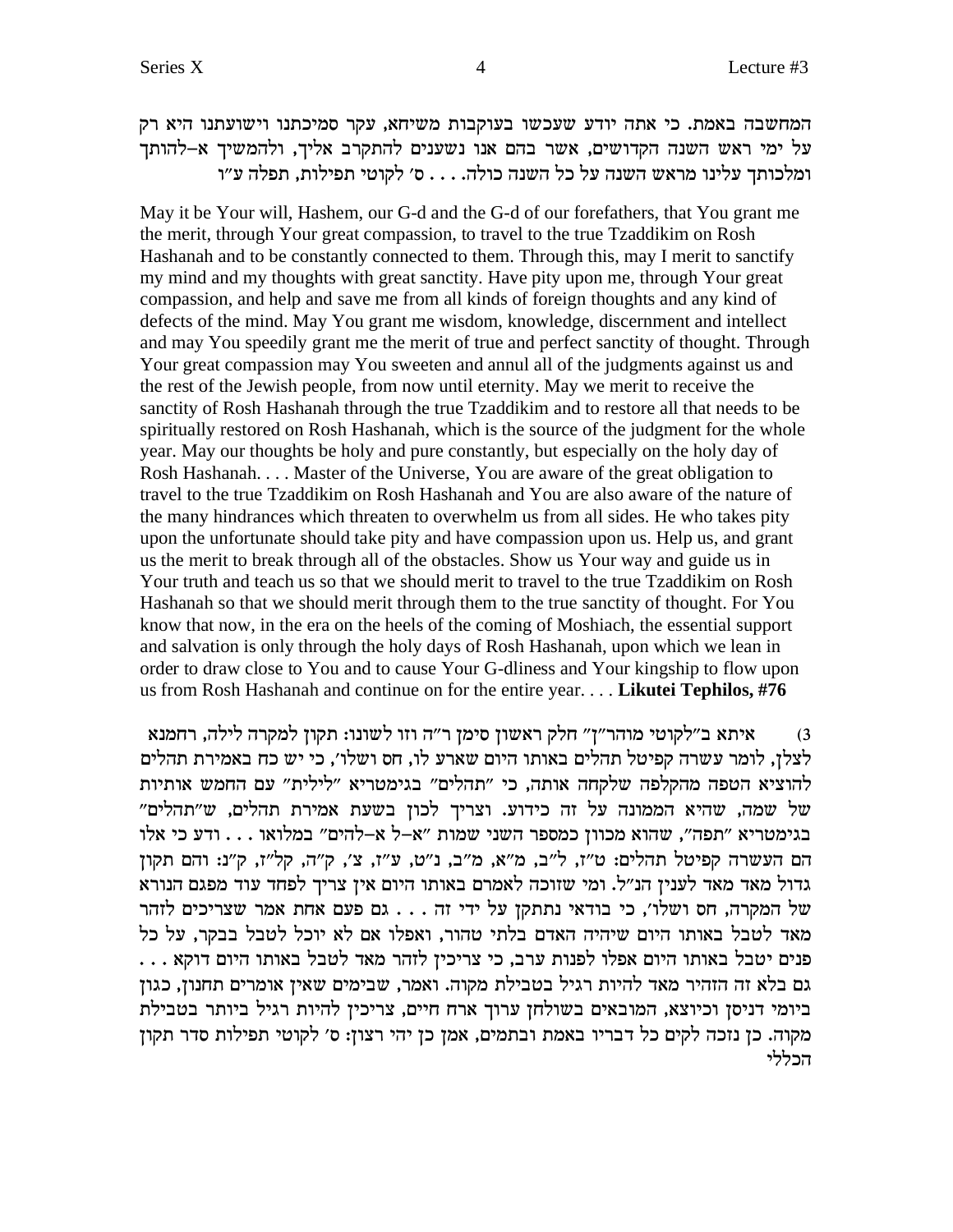The following is stated in the Likutei Moharan, section I chapter 205: The proper corrective measure for a nocturnal emission, G-d forbid, is to recite ten chapters of Tehilim (Psalms) the day that it occurred, Heaven forbid, for the recitation of Tehilim has the power to extricate the drop [of semen] from the kelipa (literally: husk, i.e. the force of evil) which seized it. This is because the numerical value of Tehilim (485) is equal to that of Lilith, adding to it the five letters of her name. Lilith is the evil spirit which has been appointed for this purpose, as is well known. . . . You should know that the following are the ten chapters [which are effective]: 16, 32, 41, 42, 59, 77, 90, 105, 137, 150. These can effect a tremendous restoration for the above and one who merits saying them the very day that they occur need not fear for the awesome defect that comes with a nocturnal emission, G-d forbid, for it will certainly be corrected. . . . On another occasion he stated that one should be very careful to immerse oneself in a mikveh that very day. Even if he can't immerse himself in the morning, he should at least immerse himself before nightfall, for one should be very careful to immerse himself that very day. . . . Besides this, he admonished his followers to accustom themselves to immerse themselves in a mikveh. He stated that one should be especially careful to do so on those days that tachanun (special supplications that are said after the Amida) is not said, i.e. the month of Nissan etc., which are stated in Shulchan Aruch Orach Chaim. May we merit to fulfill all of his words in truth and in perfect faith. Amen. May it be His will. **Likutei Tephilos, Seder Tikun Klali**

גם יחד אותם (הרב דפה ברסלב וחברי רבי נפתלי מנעמרוב) לעדות ואמר, שגם כי ימלאו ימיו, אזי אחר הסתלקותו, מי שיבוא על קברו ויאמר שם אלו העשרה קפיטל תהלים , הנ״ל ויתן פרוטה לצדקה עבורו אפלו אם גדלו ועצמו עוונותיו וחטאיו מאד מאד, חס ושלו אזי אתאמץ ואשתדל לארך ולרחב להושיעו ולתקנו. ואמר בזו הלשון: איך וועל מיך לייגען אין דער לענג און אין דער ברייט איך זאל איהם א טובה טהון, ביי די פאות וועל איך איהם ארויס ציהען פון דעם שאול תחתיות. ואני חזק מאד בכל הדברים שלי, אך בזה אני חזק ביותר, שאלו העשרה קפיטל תהלים מועילים מאד מאד . . . ואמר שהוא תקון הכללי, כי כל עברה יש לה תקון מיוחד, אבל תקון הנ"ל הוא תקון הכללי. ס' לקוטי תפילות סדר תקון הכללי

Rav Nachman also specifically called the Rabbi of Breslov and Rav Naftali, his disciple, as witnesses to the following statement: Even after his days on earth have passed, if anyone comes to his gravesite and says these ten chapters of Tehilim (Psalms) and gives a pruta (small coin) to tzedakah (charity) on his behalf, he will try with all his might to save him and purify his sins, no matter how weighty they may be. I will lay myself out by my length and width in order to do him a favor. By his payos (side locks) will I pull him out of Hell. I am very strongly committed to all that I say, but to this am I even more strongly committed, because these ten chapters have a tremendous benefit. . . . He said that they are a tikun klali (a universal antidote), for every sin has a specific means of atonement but the [recitation of these ten chapters] effect a universal atonement. **Likutei Tephilos, Seder Tikun Klali**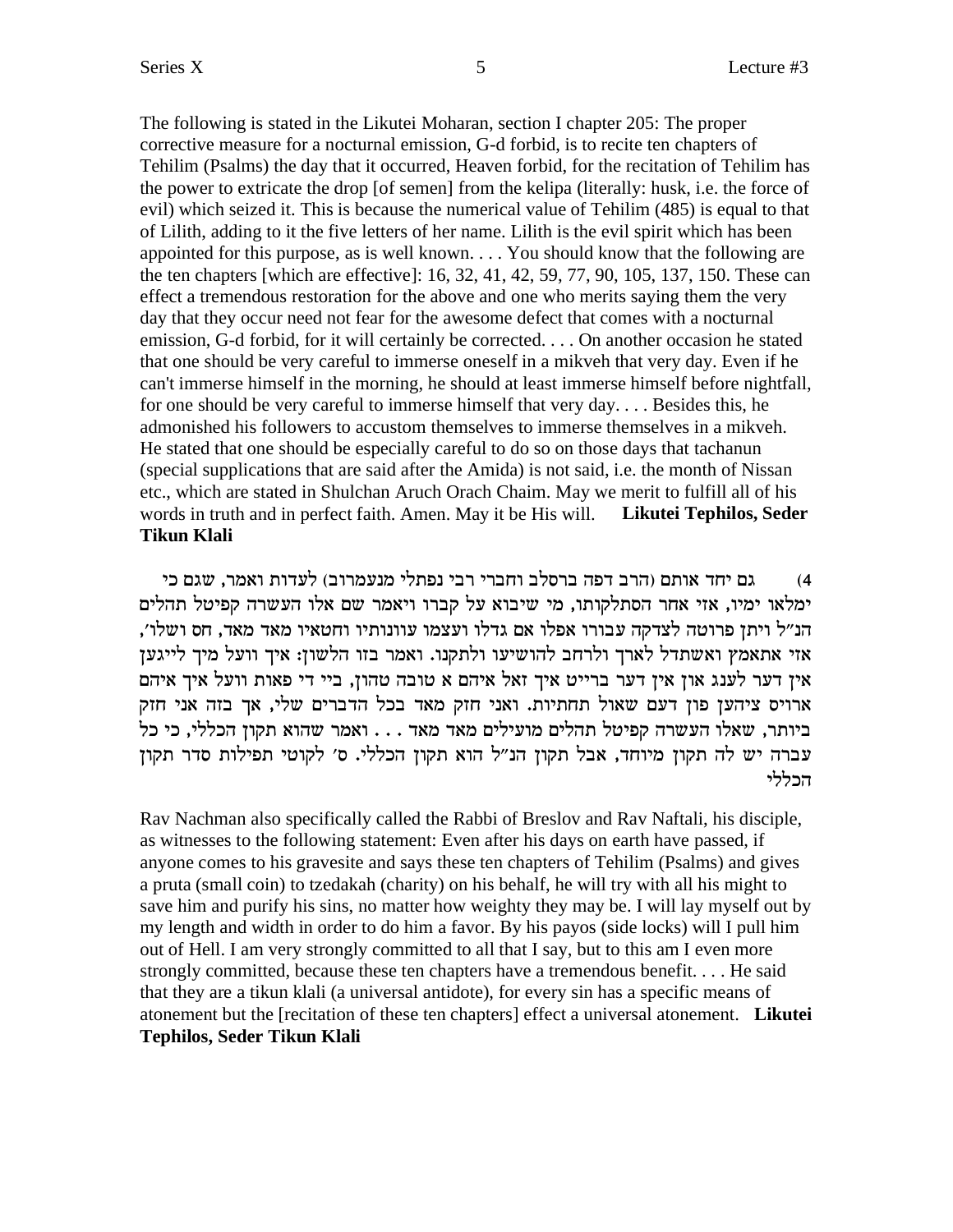#### F. Special Knowledge

ואמר רבנו זכרונו לברכה שהוא יודע כל שרשי נשמות ישראל. ומתחלה אמר שיודע אותם מתורה שבכתב, ועדין אינו יודע אותם מתורה שבעל פה. אחר איזה זמן אמר שכבר זכה לידע את שרשי הנשמות ישראל גם מתורה שבעל פה: והיה יודע לתת תקונים לכל אחד ואחד כפי שרש נשמתו. וכל הדברים שצוה לא היה עניני סודות לכון כונות ויחודים, רק כל ההנהגות שצוה למקרביו היו עניני עובדות לאחר שצוה בתחלה להתענות איזה הפסקות. והזהיר על מקרביו שלא יתענו מעצמן כלל רק בימים שצוה עליהם. ולפעמים צוה לאחד להתענות משבת לשבת. וצוה לכמה אנשים שיהיו נעורים לילה אחת בשבוע ושלא יאכלו מעת לעת אחד בשבוע דבר מן החי. לכמה אנשים צוה להתענות ערב ראש חדש. וכן צוה על רב אנשים שיזהרו לילך למקוה לטבל בימים שאין אומרים בהם תחנון. וזה צוה לכמה אנשים. לכמה אנשים צוה לומר ח"י [שמונה עשר] פרקים משניות בכל יום, וכן כמה וכמה הנהגות שצוה בענין הלמוד, שלזה צוה ללמד זאת ולזה צוה ללמד זאת: וזאת היתה הנהגה הכללית שצוה והזהיר את כולם. דהינו ללמד פוסק בכל יום. אפלו ביום שאין לו פנאי ילמד על כל פנים איזה סעיף "שולחן ערוך" בכל מקום שהוא. ואמר שהוא חיוב גדול על כל אחד מישראל: גם זאת היתה הנהגה כללית שהזהיר את כל אחד ואחד. דהינו להתבודד בכל יום ויפרש שיחתו לפני השם יתברך ולבקש מלפניו רחמים ותחנונים לזכות להתקרב לעבודתו יתברך. ושיחה זו תהיה בלשון אשכנז שמדברים בו וכו׳. וכמבאר מזה בספריו הקדושים, וכבר נדפס: ס' שיחות מוהר"ז ס' קפ"ה

Our master, of blessed memory, knew all of the sources (roots) of the souls of Israel. Originally, he said that he knew them through the Written Torah but didn't yet know them through the Oral Torah. Some time after that, he told me that he knew the sources (roots) of the souls of Israel from the Oral Torah, as well. He knew how to give tikunim (special spiritual restorative measures) for each person based upon the root of their soul. None [of the tikunim] that he mandated his followers to implement were related to the secrets of Kabbalah and the concentration of certain yichudim [Kabbalistic formulations of the Divine attributes] but they only consisted of positive actions which followed a period of prolonged fasting. He also ordered his followers never to accept upon themselves any other fasting except that which he imposed upon them. On occasion he commanded a follower to fast a whole week from Shabbos to Shabbos. He ordered many people to stay up a whole night once a week and not to eat animal products for a complete twenty four hour period once a week. He ordered many people to fast the day before Rosh Chodesh. Similarly, he ordered many of his followers to go to the mikveh to immerse themselves on the days when tachnun is not recited. He told many people to recite eighteen chapters of Mishna every day and many other directives regarding Torah study. He would tell one person to study a certain section and another person he would direct to a different section. In general, he demanded that they study posek (practical legal rulings, i.e. Shulchan Aruch), every day. Even on a day when they had virtually no time, he demanded that they study at least one paragraph of Shulchan Aruch. He said that it is a great obligation which is incumbent upon every Jew. He also made a general demand upon his followers that they seclude themselves every single day and express their feelings to Hashem and beseech Him to grant them the merit of drawing near to His service. This conversation should be made in Yiddish . . . as is explicated in his holy works which are in print. Sefer Sichos Moharan 185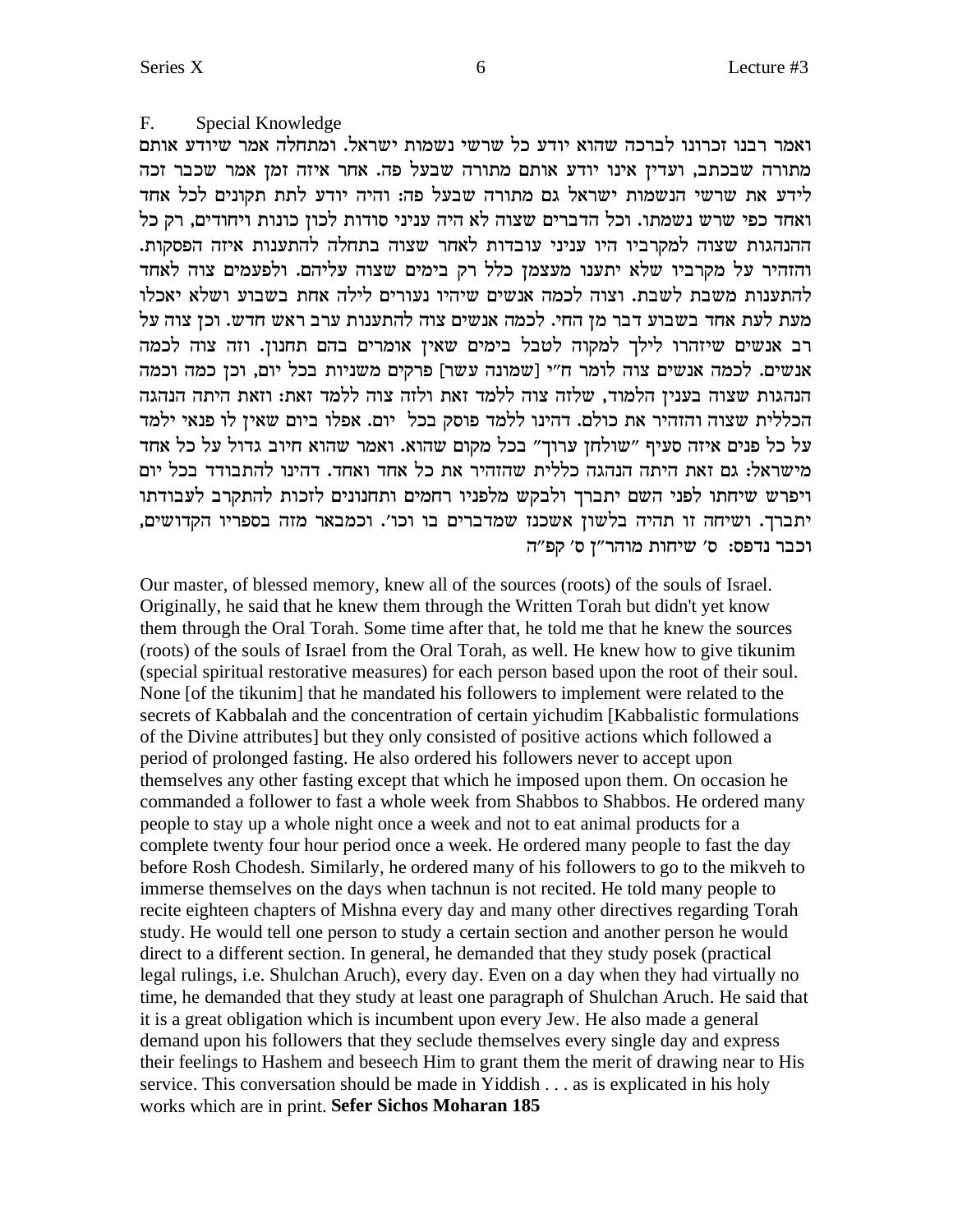G.

והתורה היא גם כן בחינת ידין ורגלין, כי יש בהתורה נגלה ונסתר: נגלה הוא בחינת ידים, כמו שכתוב: "דודי שלח ידו מן החור" 'מן החור', הינו חרות על הלוחות (שמות ל"ב), שהוא "בנגלה; ונסתר הם בחינות רגלין, כמאמר חכמינו, זכרונם לברכה (סכה מט:): "חמוקי ירכיך מה ירך בסתר' וכו'. וכלליות התורה נקראת לב, שמתחלת ב"בית" ומסימת ב"למד", ששם משכן הרוח דנשיב בשית פרקין דדרועין ושית פרקין דרגלין, הינו בנגלה ובנסתר. וזה בחינת מרדכי ואסתר, והמן, בחינות פורים, בחינת גורל שהפיל המן, בחינת עמר שעורים. כי המן בחינת העבודת אלילים, כמאמר חכמינו, זכרונם לברכה, שעשה עצמו עבודת אלילים מגילה י:), ובשביל זה הפיל פור הוא הגורל בחדש שמת בו משה (שם י"ג:), כי משה הוא מבטל העבודה זרה, ובשביל זה נקבר מול בית פעור, כדי לבטל העבודה זרה שבפעור, כמו סדרשו רבותינו, זכרונם לברכה (סוטה יד.). כי משה גימטריא חרון אף, כי הוא מבטל חרון אף של העבודה זרה, כי הוא קבל התורה, שהוא בחינת ידין ורגלין כנ"ל, שעל ידיהם נתבטל העבודת אלילים כנ״ל. ועל כן הפיל פור בירח שמת בו משה, כי חשב כי כבר מת משה המבטל כח העבודת אלילים, ואיז עוד מי שיוכל לבטל כח העבודת אלילים: אבל מרדכי ואסתר היה להם כח לבטל העבודת אלילים של המז, ובשביל זה בימיהם קבלו ישראל התורה מחדש, כמאמר חכמינו, זכרונם לברכה (שבת פח.): "קימו וקבלו" 'קימו מה שקבלו כבר'. וזה: קימו וקבלו. קימו זה בחינת רגלין, וקבלו זה בחינת ידין, והוא בחינת התורה בעצמה כנ״ל: וזה בחינת מרדכי ואסתר. ׳מרדכי מר דרור׳ (חולין קלט:) דרור, לשון חרות, זה בחינת ידים, כמו שכתוב: "דודי שלח ידו מן החור" כנ"ל; ואסתר הוא בחינת שוקין, מה ירך בסתר כנ״ל. וזה לשון פורים, הינו בטול העבודת אלילים, כמו שכתוב (ישעיהו ס״ג): "פורה דרכתי לבדי ומעמים אין איש אתי". ועל ידי הארת מרדכי ואסתר, הינו בחינת הידין ורגלין, נתבטלו הכפירות ונתרבה אמונה בעולם על ידיהם, כמו שכתוב (אסתר ב): "ויהי אמן את הדסה", ובה כתיב (שם): "כאשר היתה באמנה אתו", כי שניהם הם בחינת אמונה. וזה נעשה  $e$ על ידי הרוח כנ"ל: וזה בחינת (מגלה ז.): 'אסתר ברוח – הקדש נאמרה', הינו בחינת "לבו : נשא את רגליו", כי עקר העכו"ם תלוי בה, שהיא בחינת רגלין, כמו שכתוב (משלי ה) רגליה יורדות מות", ועל כן עקר תקון העבודת אלילים על ידה. ועל כן דיקא 'אסתר ברוח" הקדש נאמרה׳; אף שבאמת תקון העבודת אלילים הוא גם כן על ידי מרדכי כנ״ל, רק מחמת שעקר העבודת אלילים תלויה בה, ועל כן על ידה עקר התקון. ועל כן נקראת המגלה על שם מסתר, והינו דדיקא 'אסתר ברוח – הקדש נאמרה', כי הרוח הוא בלב, ועל – ידו נתגלה הארת הידים והרגלים, רק העקר תלויה ברגלים, בחינת אסתר: לקוטי מוהר״ן י׳

The Torah has facets similar to hands and feet, for the Torah consists of revealed teachings which are akin to hands, and hidden teachings which are akin to feet. . . . The essence of the Torah is called the "heart", for it begins with the letter "bais" and ends with the letter "lamed", [which spells "laiv" or heart], for in the [Torah's essence] lies the spirit which flows into the six joints of the hand and the six joints of the feet, i.e. the revealed and hidden portions of the Torah. These are all related to the aspects which are embodied by Mordechai, Esther, Haman, Purim, the lots which Haman cast and the Omer sacrifice of barley, [which Mordechai studied prior to the miracle]. Haman is related to idolatry, for our Sages, of blessed memory, (see Megilah 10b) pointed out that Haman was a self proclaimed god. This is the reason that he cast the lot in the month that Moshe Rabbainu died, [Adar,] for it was Moshe who eliminated the power of idolatry and his death [seemed to] signal the demise of the only person who possessed the power to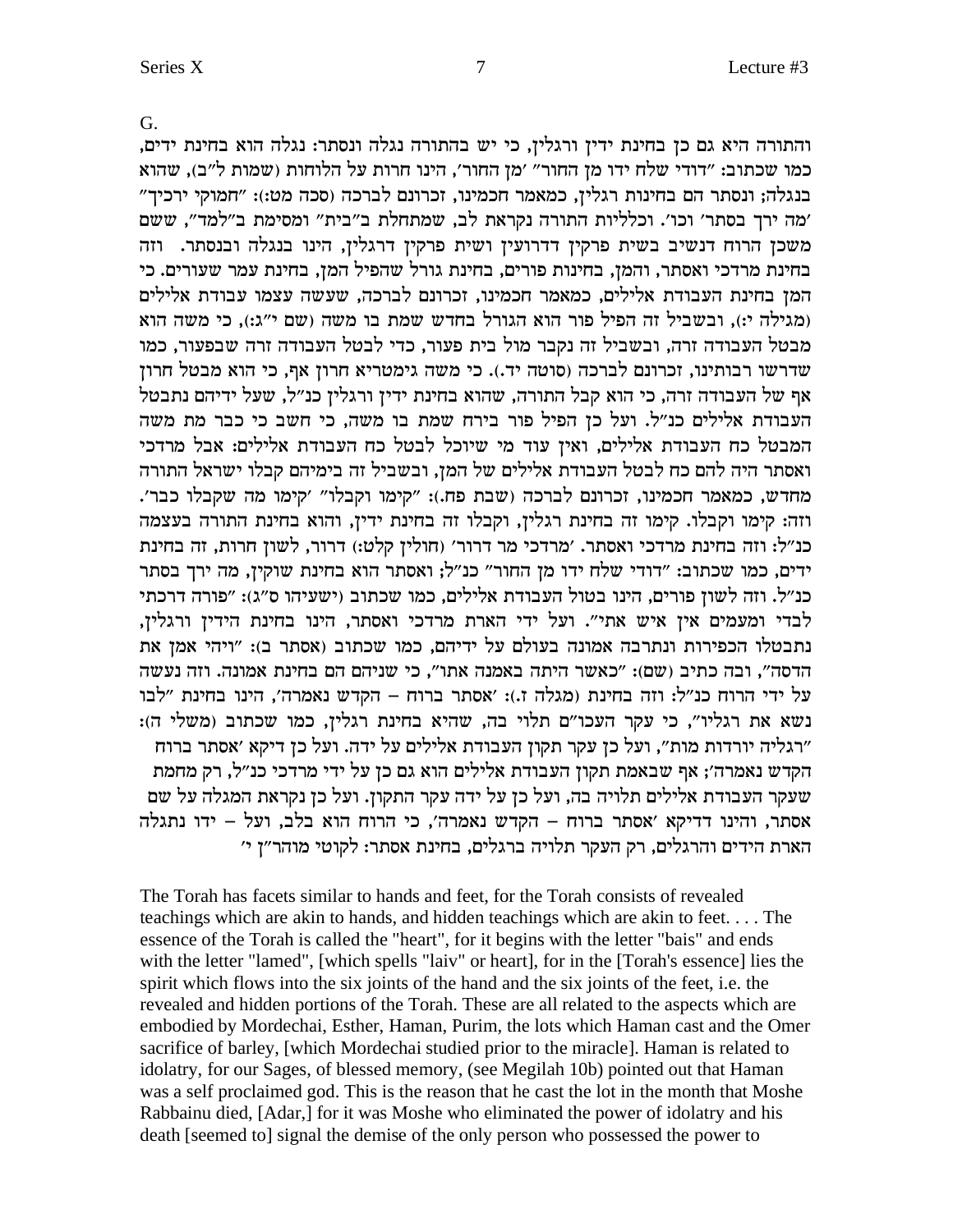counter idolatry. Mordechai and Esther, however, also possessed the power to negate the idolatry of Haman. It was for this reason that the Jews made a new commitment to observe the Torah, as our Sages, of blessed memory, interpreted the verse, "They established and accepted upon themselves" [to mean that they firmly established what they had originally accepted upon themselves at the time of Moshe]. The term "established" refers to the aspect of "feet" (the hidden - which is in the feet). The term "accepted" refers to the aspect of "hands" (the revealed - the open verbal acceptance) which alludes to the aspect of the Torah itself. Mordechai whose name is hinted at in the Torah [as the Aramaic translation of the phrase,] "Mor diror" (pure myrrh) is an allusion to freedom - ("dror" - "chairus") which is related to the aspect of hands: "My beloved has stretched out his hand from the hole ("chur"). Esther (which means hidden) is related to the aspect of "feet" (the hidden) . . . That is the source of the term "Purim" which alludes to the negation of idolatry as it is written (Isaiah 63:3), "I have trodden the winepress ("Purah") alone, and there wasn't anyone of the other nations with me . . . For the day of vengeance is in my heart." Through the enlightenment of Mordechai and Esther, which include both the aspects of the hands (the revealed) and the feet (the hidden), heresy became obliterated and faith increased throughout the world, as it is alluded to in Scripture (Esther Ch. 2), "And Mordechai raised (Omen = Emunah = faith) Esther" and in the verse (Ibid.) "And Esther remained faithful as she had been while under Mordechai's care", for both of them embodied faith. All of this was accomplished through the holy spirit, as it is stated (Megillah 7a) "Esther was written with the holy spirit." . . . For the essence of idolatry is dependent on spirit which is related to the "feet", the hidden aspect of one's personality, as it is stated in Scripture (Proverbs Ch. 5), "Her (idolatry's) feet carry a person to his death." That is why the harmful effect of idolatry was corrected through Esther. . . . That is why the "Megillah" is called after Esther, i.e. "Megillas Esther" , which was written with the holy spirit (Ruach Hakodesh), for the spirit is in the heart through which the enlightenment of the hands and feet became revealed. The essence, however, is dependent upon the "feet" (the hidden aspect). **Likutei Moharan #10**

II. Rav Nachman's Parables

# A.

dn itkn cg` xeac oipynyk zeiyrnd el`ay . . . dkxal epexkf epax xtq . . . (1 שאמרו בעצמו חסר הרבה מהמעשה. . . . כי מאד עמקו מחשבותיו אשרי מי שיזכה להשיג בהם קצת כפי מדרגתו. חיי מוהר"ן ס' ס"א

Our master, of blessed memory, stated that . . . if one were to alter even one word of his parables, much of the meaning would be lost. . . . His thoughts were very profound. Fortunate is the one who will merit to grasp even a small part [of the parables] in a manner which is appropriate to his level. **Chayay Moharan #61**

נשמע מפיו הקדוש בפרוש שהמעשיות שספר הם חדושים נפלאים ונוראים מאד וראויים לדרשם ברבים, לעמוד בבית הכנסת ולספר מעשה מאלו המעשיות שספר, כי הם חדושים גבוהים ונוראים מאד. חיי מוהר"ן ס' ס"ג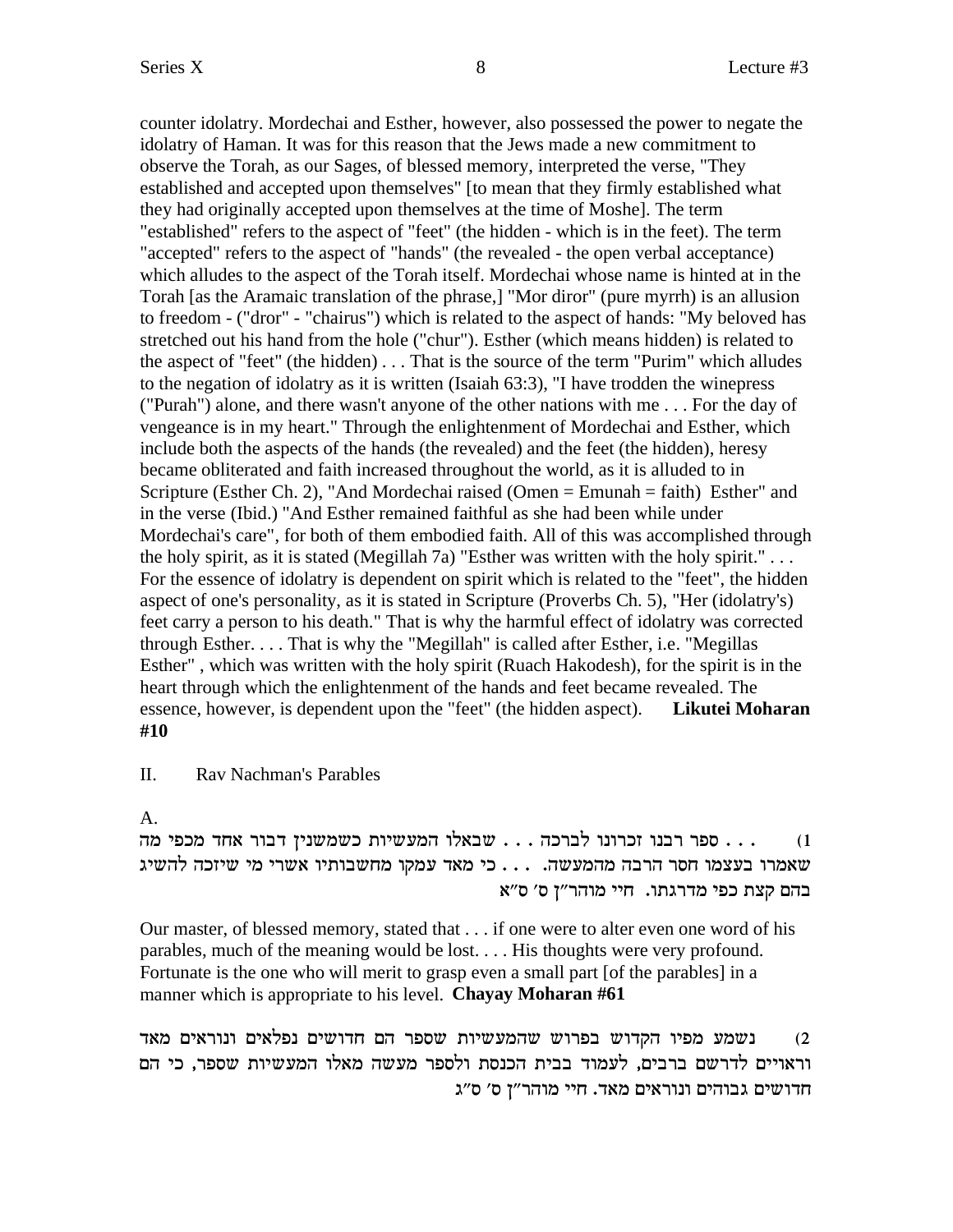It has been reported from those who heard it directly from his holy mouth that the stories that he told are incredibly amazing and awesome and are fit to be expounded in public, i.e. to stand up in the synagogue and relate any one of these stories, for the new insights contained therein are lofty and very awesome. **Ibid. #63**

בסיפורי המעשיות שהעולם מספרים יש בהם נסתרות הרבה ודברים גבוהים מאוד אך  $\,3\,$ שנתקלקלו המעשיות כי חסר מהם הרבה וגם נתבלבלו ואינם מספרים אותם כסדר, כי מה ששיך בתחילה מספרים בסוף וכן להיפך . . . והבעש"ט זצ"ל היה יכול על ידי סיפורי מעשה לייחד יחודים. כשהיה רואה שנתקלקלו צינורים עליונים ולא היה באפשר לתקן אותם על ידי תפילה, היה מתקנם ומייחדם על ידי סיפור מעשה. הקדמה לס׳ סיפורי מעשיות מר׳ נחמן

The folk tales that people repeat contain within them many Divine mysteries and are very exalted. These tales, however, became distorted for they are missing much material and are jumbled, as they don't tell over the story in its correct order. . . . The Baal Shem Tov, zt"l, was able to unite Kabbalistic forces through his telling of a story. When he saw that the higher channels became damaged and he couldn't correct them through prayer, he would restore and unite them through telling over one of his stories. **Preface to Sipurei Maasios of R. Nachman**

# B. The Story of the Humble King

מעשה במלך אחד והיה לו חכם. אמר המלך להחכם: באשר שיש מלך שחותם עצמו שהוא גבור גדול ואיש אמת וענו. והנה גבור אני יודע שהוא גבור, מחמת שסביב מדינתו הולך הים, ועל הים עומדים חיל על ספינות עם הורמאטיס, ואינם מניחים להתקרב. ולפנים מן הים יש (מקום שטובעין בו שקורין) זומפ גדול סביב המדינה, שאין שם כי אם שביל קטן, שאינו יכול לילך שם כי אם אדם אחד, וגם שם עומדים הורמאטיס, וכשיבוא אחד להלחם, מורים עם , ההורמאטיס, ואי אפשר להתקרב לשם, אך מה שחותם עצמו איש אמת וענו זה איני יודע ואני רוצה שתביא אלי הפאטרעט של אותו המלך, כי יש להמלך כל הפאטרעטין של כל המלכים, והפאטרעט שלו לא נמצא אצל שום מלך, כי הוא נסתר מבני אדם, כי הוא יושב תחת כלה, והוא רחוק מבני מדינתו: הלך החכם אל המדינה. אמר החכם בדעתו, שצריך לו לידע מהות המדינה, ועל ידי מה ידע המהות של המדינה? על ידי הקאטאויש של המדינה הינו עניני צחוק, שקורין קאטאויש), כי כשצריכים לידע דבר, צריכים לידע הקאטאויש של ,<br>אותו הדבר, כי יש כמה מיני קאטאויש: יש אחד שמכון באמת להזיק לחברו בדבריו וכשחברו מקפיד עליו, אומר לו: אני מצחק, כמו שכתוב: "כמתלהלה" וכו'. ואמר: הלא מצחק אני! וכן יש אחד שמתכון בדרך צחוק, ואף על פי כן חברו נזוק על ידי דבריו. וכן יש כמה מיני קאטאויש. ויש בכל המדינות מדינה שכוללת כל המדינות, ובאותה המדינה יש עיר אחד שכוללת כל העירות של כל המדינה שכוללת כל המדינות. ובאותה העיר יש בית אחד שכוללת כל הבתים של כל העיר שכוללת כל העירות של המדינה שכוללת כל המדינות, ושם יש אדם שכלול מכל הבית וכו׳, ושם יש אחד שעושה כל הליצנות והקאטאוויש של המדינה: ולקח החכם עמו ממון רב, והלך לשם וראה שעושים כמה מיני ליצנות וצחוק, והבין בהקאטאויש שהמדינה כולה מלאה שקרים מתחלה ועד סוף, כי ראה שעושין צחוק איך מאנים ומטעים בני אדם במשא ומתן, ואיך הוא בא לדון בהמאניסטראט ושם כולו שקר ומקבלין שחד. והולך להסאנד הגבוה יותר, וגם שם כולו שקר, והיו עושים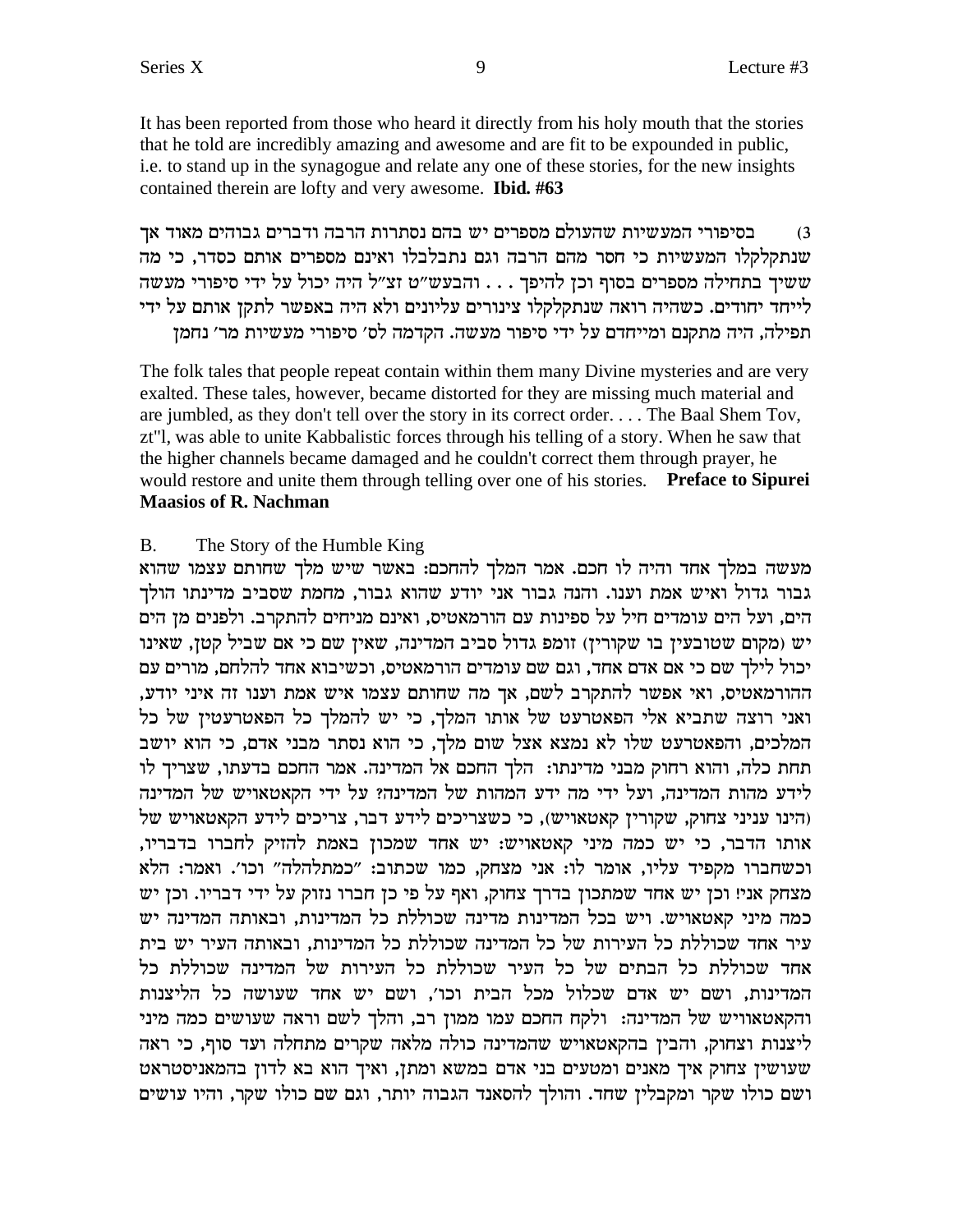בדרך צחוק אן שטעלין מכל הדברים הללו. והבין החכם באותו הצחוק שהמדינה כולה מלאה שקרים ורמאות, ואין בה שום אמת, והלך ונשא ונתן בהמדינה, והניח עצמו להונות אותו בהמשא ומתן, והלך לדון לפני הערכאות, והם כולם מלאים שקר ושחדים, וביום זה נתן להם שחד, למחר לא הכירוהו. והלך לערכאות גבוה יותר, וגם שם כולו שקר, עד שבא לפני הסאנאט, וגם הם מלאים שקר ושחדים, עד שבא אל המלך בעצמו: נכשבא אל המלך ענה .<br>ואמר: על מי אתה מלך? שהמדינה מלאה שקרים כולה, מתחלה ועד סוף, ואין בה שום אמת והתחיל לספר כל השקרים של המדינה, וכשהמלך שמע דבריו, הרכין אזניו אצל הוילון .<br>לשמע דבריו, כי היה תמוה להמלך שיומצא איש שיודע מכל השקרים של המדינה. והשרי .<br>מלוכה ששמעו דבריו היו כועסים עליו מאד, והוא היה מספר והולך השקרים של המדינה , ענה ואמר (החכם הנ״ל): והיה ראוי לומר שגם המלך כמותם, שהוא אוהב שקר כמו המדינה וב הוה אני רואה איך אתה איש אמת, ובשביל זה אתה רחוק מהם, מחמת שאין אתה יכול לסבל השקר של המדינה. והתחיל לשבח המלך מאד מאד, והמלך, מחמת שהיה ענו מאד, , ובמקום גדולתו שם ענותנותו, כי כן דרך הענו, שבכל מה שמשבחין ומגדלין אותו יותר נעשה קטן וענו יותר, ומחמת גדל השבח של החכם, ששבח וגדל את המלך, בא המלך בעניוות וקטנות מאד, עד שנעשה אין ממש. ולא היה יכול להתאפק, והשליך את הוילון לראות את אותו החכם, מי הוא זה שהוא יודע ומבין כל זאת. ונתגלה פניו, וראה אותו החכם, והביא הפאטרעט שלו אל המלך: דרכי ציון אבלות (איכה א). ציון היא בחינת הציונים של כל המדינות, שכולם נתועדים לשם. כמו שכתוב (יחזקאל לט): וראה אדם ובנה הצלו ציון: וזהו (ישעיה לג): "חזה "ציון "קרית "מועדינו ראשי תבות מ"צ"ח"ק, ששם היו .<br>נתועדים כל הציונים, ומי שהיה צריך לידע אם לעשות הדבר או המשא ומתן, היה יודע שם יהי רצון שיבנה במהרה בימינו אמן: ראה והבן והבט אתה, המעין, עד היכן הדברים מגיעים. אשרי המחכה ויגיע לידע ולהשיג מעט מסודות המעשיות הללו, אשר לא נשמעו כאלה מימים קדמונים: ודע שכל אלו הפסוקים והרמזים המובאים אחר קצת המעשיות הם רק רמזים וגלוי מלתא בעלמא, למען ידעו כי לא דבר ריק הוא, חס ושלו׳, וכאשר נשמע מפיו הקדוש בפרוש שאמר שהוא מגלה איזה רמזים בעלמא באיזה פסוקים המרמזים לסוד המעשיות למען דעת שאינו מדבר חס ושלו׳ דברים בטלים, אבל סוד המעשיות בעצם רחוק מדעתנו ועמק עמק, מי ימצאנו: סיפורי מעשיות ו'

There was once a king who had a wise advisor. The king said to him, "There is a king who signs himself, 'The mighty warrior and the humble man of truth.' Regarding his being a mighty warrior, I know that to be true, for his land is surrounded by a sea and that sea is protected by fighters on ships containing cannons who won't let anyone come close [to his land]. Next to the sea, surrounding his country, is a great swamp, which contains only one small causeway in which only one man can go at a time. This causeway is also defended by cannons and if anyone should attack, he would be repelled by the cannons. It is impossible to come close to his land. But regarding his being a 'humble man of truth', I am not certain that it is true. I want you to bring me back a portrait of that king." The king, [who spoke to his wise advisor,] had a collection of all of the portraits of all of the other kings. The portrait of the king [under discussion, however,] was not in the possession of any king, for he kept himself hidden from people, as he sat under a canopy, far apart from the members of his kingdom.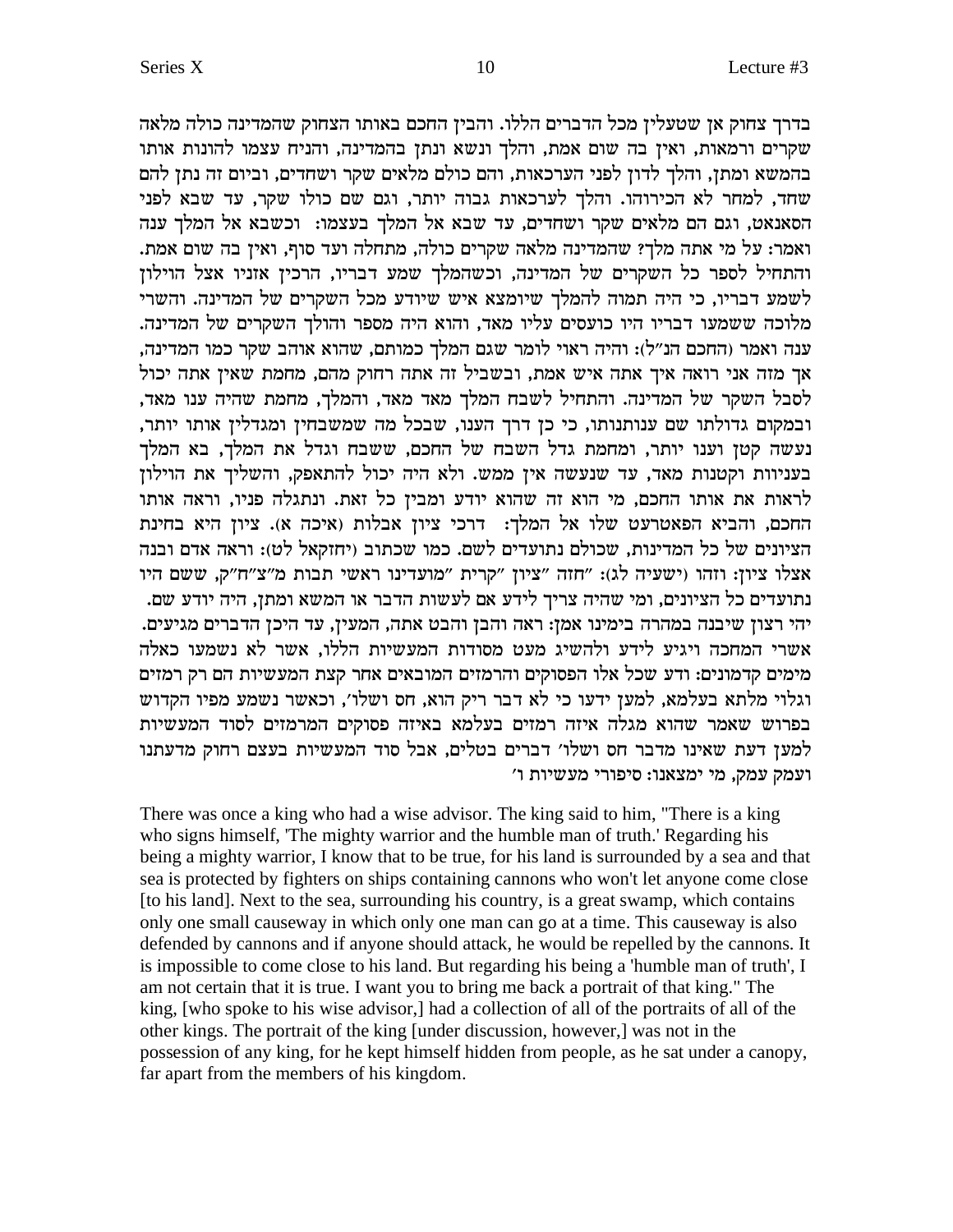The wise man then traveled to the country of the other king. The wise man said to himself that he must first find out the essential nature of that country. How does one do that? Through knowing its humor. In order to understand something one must first understand the jokes said about it. There are many types of jokes. There are jokes whose intent is to hurt the other person. When the object of the joke communicates his annoyance, the other party replies in jest, "I was only joking!" . . . [This is but one example for] there are all kinds of humor. There is a land amongst all of the lands that typifies all of them. In that land there is a city which typifies all of the cities of that land and in that city there is a building which typifies all of the buildings in this [unique] city which typifies all the cities of the land which typifies all of the lands. In that building there is a person who typifies everything in that building . . . He is the one who composed all of the jokes of that country. The wise man took with him a large sum of money and went there. He saw the many different forms of humor that were composed there and from that he understood that the whole land was filled with falsehood, from beginning to end. He saw that jokes were being made about people who were being cheated and deceived in business and the corruption and bribery of the court to whom they first took their case and the utter falsehood of the Supreme Court to whom they appealed for justice. Humorous skits were created about all of these situations. The wise man understood from their humor that the whole country was full of lies and corruption and there didn't exist any integrity. He proceeded to do business in that country and let himself be cheated in business. Thereupon, he went to the courts which were full of falsehood and corruption. One day he would give them a bribe and the next day they wouldn't recognize him. He appealed his case to a higher court, which was also dishonest, until he finally came before the Supreme Court, which was also corrupt, until he finally appeared before the king himself. When he came to the king, he told him, "Over whom are you king? This country is full of falsehood from beginning to end. There is absolutely no truth here at all." He then began to describe all of the falsehood of the land. When the king heard his words, he inclined his ear to the curtain, [that separated them in order] to hear [better], for he was suprised that there was a man who was so aware of all this corruption. Upon hearing this, the ministers of the realm became incensed, but he continued on. The wise man then said, "It would be logical to state that the king is just like them, someone who loves falsehood, just like the rest of his countrymen. But there is one thing that shows me that you are a man of truth: You keep yourself at a distance from them, for you cannot bear the falsehood of your countrymen." He then began to heap great praises upon the king. The king, was exceedingly humble, and whenever his greatness became celebrated, his humility shone forth. This is the way of a humble person. Whenever he is praised and his special qualities are pointed out, he feels even more insignificant and humble. Therefore, because of the great superlatives with which the wise man described the king, the king became so exceedingly humble and insignificant that he literally became nothing. No longer being able to contain himself, he threw the curtain aside to take a look at that wise man. He had to see for himself the person who knew and understood all this. In doing so, he revealed his face and the wise man was then able to paint his portrait and bring it to the king.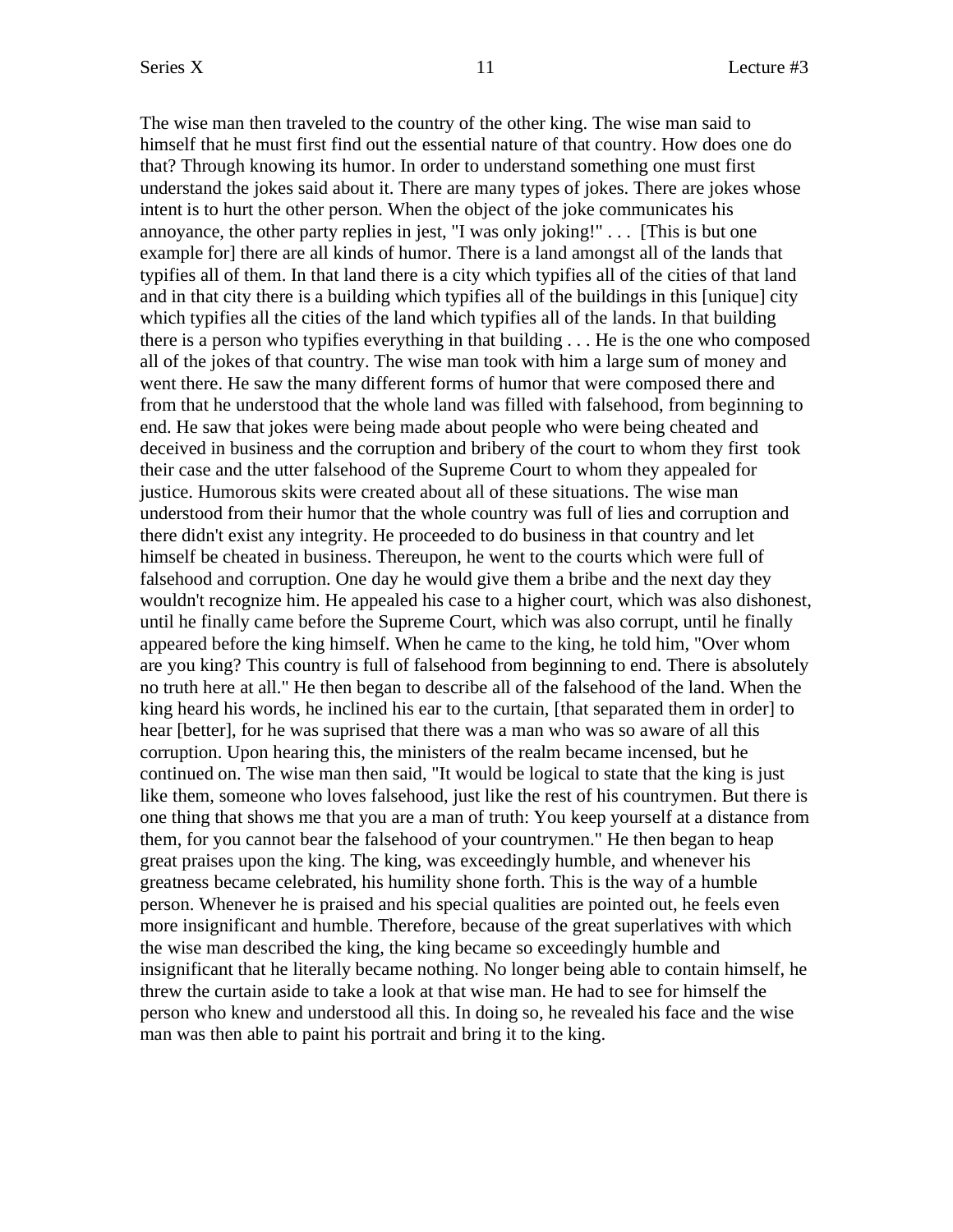The ways of Zion are mourning (Lam. 1:4). "Zion", tzion in Hebrew alludes to the monuments of all of the countries, for they all congregate [around these memorials], as it is written (Ezek. 39:15), "One shall see a man and build a monument (tzion) next to him." This is the meaning of the verse (Isaiah 33:20), "See Zion, the city of our gatherings." The initial letters of this verse spell out the word, metzachek, [which means to tell a joke]. This is the place where all the monuments come together. If a person needs to know if he should engage in a certain type of business, he will find it out through this (metzachek). May it be Hashem's will that He rebuild His Temple, speedily in our day. Amen.

Look, understand, and see the full extent of these ideas. Fortunate is he who waits and reaches the point where he can know and grasp even a small portion of the mysteries of these stories. Nothing like this has been heard since ancient times. All the verses and allusions that are cited are only hints so that the person should realize that the story is not devoid of meaning, G-d forbid. Rav Nachman expressly said that he was revealing some hints and verses alluding to the mysteries so that people should realize that he was not merely engaged in idle chatter, G-d forbid. The secret meaning of these stories, however, is far beyond our grasp. They are exceedingly deep, who can find their true meaning? (See Ecc. 7:24). Sipurei Maasios #6

### III. Rav Nachman's Folk Stories

# $A_{1}$

מעשה שספר רבנו ז״ל, מעשה בעני אחד שהתפרנס עצמו מחפירת טיט. פעם אחת חפר טיט, ומצא במקום שחפר אבן טוב שהיה שויו הון רב מאד ולא ידע שויו והלך לאומן שיאמיד אותה בשויו וענה לו שאין בזה המדינה שיוכל לשלם שויו וצריך ליסע ללונדון לעיר המלוכה. אבל הוא היה עני ולא היה לו כסף ליסע. והלך ומכר כל אשר לו, והלך מבית לבית בשביל הנדבות, עד שהספיק לו ליסע עד הים ורצה לעלות על הספינה ולא היה לו מעות, והלך להקאפטין [רב החובל] והראה לו המרגלית. ולקח אותו תכף הקאפיטאן על הספינה בכבוד גדול ואמר לו אתה בטוח גדול, ונתן לו חדר מיוחד ערשטע קלאס [מחלקה ראשונה] ובכל התענוגים כאחד הנגידים הגדולים. והחדר שלו היה לו חלון לתוך הים, והוא היה תמיד מתעלס ומשמח נפשו עם הדימענט והיהלום] ובפרט בעת האכילה. שעל ידי השמחה והרחבת הלב טוב ורפואה שיתעכל המאכל בנקל, ופעם אחת ישב לאכול והדימענט היה מונח על השולחן להתעלס בו וישן. בינתים בא המשרת ולקח המפה ופרורים ולא ידע מהדימענט והשליך הכל לים. וכשהקיץ מהשנה והבין כל זה היה לו צער גדול כמעט שיצא מהדעת ומה יעשה והקאפיטאן הוא גזלן שיהרוג אותו בעד מחיר ונסיעת הספינה. על כן עשה עצמו שמח כאלו לא ידע ודרך הקאפיטאן היה בכל יום לדבר אתו איזה שעות, וכן בא ביום הזה והוא עשה את עצמו שמח ולא הכיר בו שום שנוי. ואמר לו הקאפיטאן, הלא אני יודע שאתה חכם וישר לב, ואני רוצה לקנות תבואה הרבה למכור בלונדון, ואוכל להרויח הרבה ואני ירא שלא יאמרו שאני גונב מאוצר המלך על כן יהיה הקנין על שמך ואני אשלם לך במיטב. והוטב בעיניו ועשו כן. תכף כשבאו ללונדון, מת הקאפטאן ונשאר הכל אצל זה האיש והיה כפל כפלים מהשויון של הדימענט. וסים רבינו ז"ל שהדימענט לא היה שלו והא ראיה שנאבד ממנו. והתבואה היה שלו, והא ראיה שנשאר אצלו. און וואס ער איז געקומען צו זיין זאך איז נאר וויל ער האט זיך דער האלטין [וכל מה שהגיע לענינו הוא רק כי החזיק מעמד] וכו׳. סיפור ממהר״ן לתלמידו ר׳ נפתלי הובא בס׳ כוכבי אור ד׳ קפ״ד-קפ״ה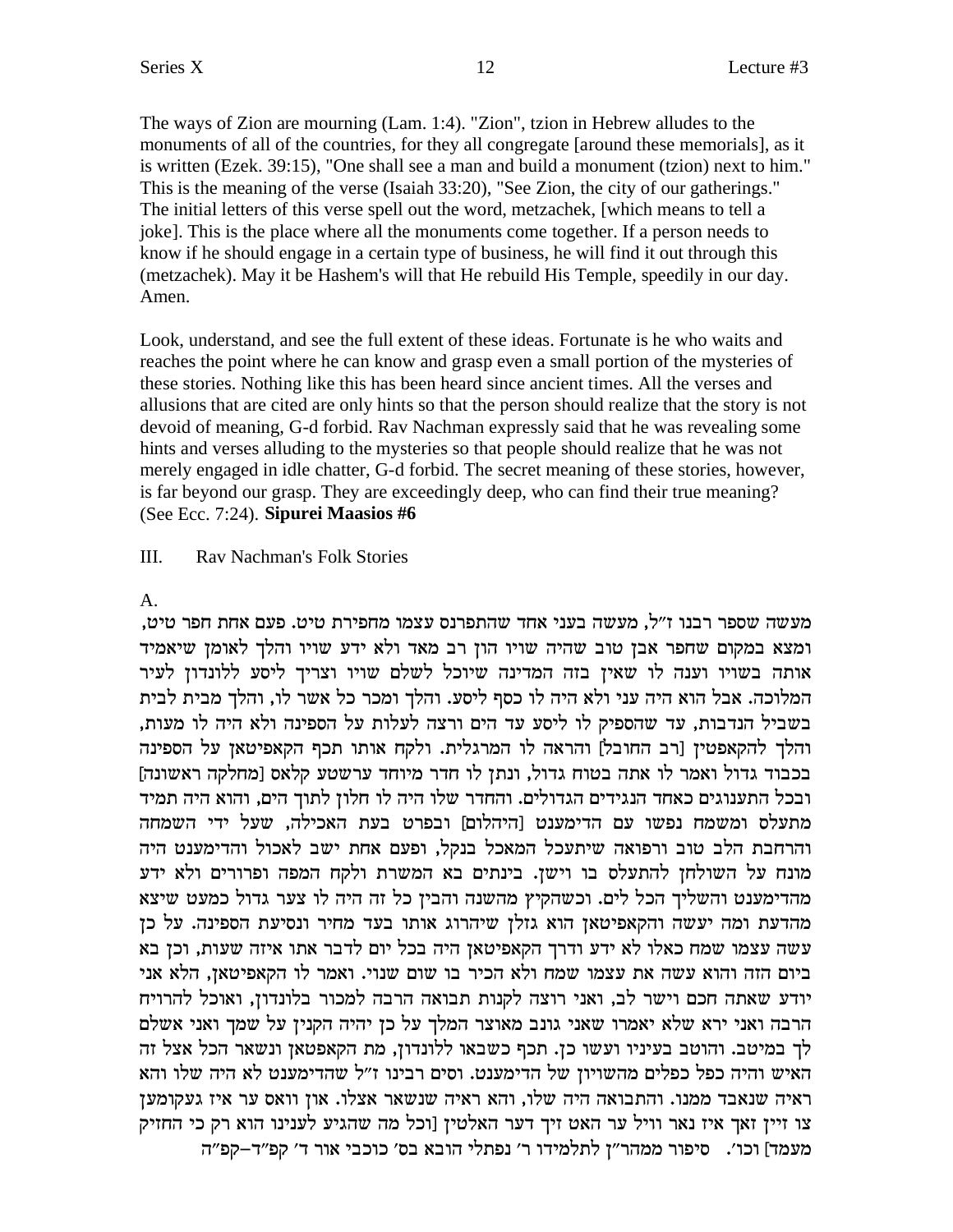The following is a story which was told by our master, [Rav Nachman, of blessed memory]: There was once a poor man who earned his living by digging clay [and selling it]. It once happened that, while he was digging, he discovered a precious stone that was worth a fortune. Since he didn't have the knowledge to assess its true value, he went to an expert to appraise it. The expert told him that there was no one in that area that could afford such a jewel and that he would have to travel to London, to the capital. The clay digger was unfortunately so poor that he couldn't afford to make the trip. He proceeded to sell all of his belongings and then went from door to door to beg for additional funds. He just had enough money to take him to the coast but he still didn't have enough to pay for the ship, [that would take him to London]. After he arrived, he went to the ship's captain and showed him the jewel. The captain treated him with great respect and immediately welcomed him aboard. He told him that he considered him to be very trustworthy, [and that he could pay him later]. He put him up in a first class cabin and provided him with all of the creature comforts of an aristocrat. The cabin had a window with a view of the sea and the man would sit there staring at the diamond and rejoicing, especially at meal time, since eating in a such a state of joy and uplifted spirits is beneficial for digestion. Once, while he was sitting down to eat, with the diamond lying on the table before him, he dozed off. In the meanwhile, the busboy came in to clear the table and, without realizing it, shook out the tablecloth and its crumbs, together with the diamond, into the sea. When the man woke up and realized what had happened, he became so distraught that he nearly lost his mind. [He thought to himself,] "What I am to do? The captain is a violent man and would not hesitate to kill me if I don't pay his fare." He therefore decided to appear to be happy as if nothing at all had happened. Now the captain was in the habit of speaking with the man for a few hours every day; on that day, he had to force himself to appear to be in a good mood so that the captain wouldn't be aware of any change of his circumstance. Thereupon, the captain said to him, "I know that you are a man of intelligence and integrity. I would like to purchase a large quantity of grain to sell in London for a large profit, but I am afraid that I will be accused of having stolen the money from the royal treasury. Therefore I am ready to arrange for the grain to be purchased in your name and I will pay you handsomely [for your trouble]." The plan found favor in his eyes and he agreed to it. As soon as they came to London, the captain died, leaving the entire shipment of grain in the passenger's name. It was worth many times over the price of the diamond. Our master, of blessed memory, concluded, "The diamond didn't really belong to the poor man. The proof is that he did not keep it. The grain was what was really meant to be his. The proof is that he did keep it. But he only got what he deserved because he remained happy and didn't lose himself." **A story that was told by R. Nachman and recorded by his disciple, R. Naftali, Cochvei Ohr 184-185**

B.

פעם אחת היה אצל המלך התוגר איש אחד מאחינו בני ישראל שהיה חשוב בעיניו מאד מכל , שרי המלוכה אשר לו, ויאהבהו אהבה גדולה ועצומה מאד יותר מכל שרי המלוכה אשר לו ובכל יום ויום היה קורא אותו לביתו להשתעשע עמו יחד, ויקנאו בו שרי המלוכה, וחשבו מחשבות להעליל עליו לפני המלך ויאבדוהו מן העולם, והיה ביניהם פאשא אחד שהיה נקרא קאפצין פאשא ששנאתו להישראל הזה היתה גדולה יותר מכל השרים. ולפני הישראל הראה עצמו כאוהב לו ובכל יום חשב מחשבות חפצו שיצליח בידו למצא עליו איזה עלילה לפני המלך. פעם אחת בא הפאשא הנ"ל להישראל הנ"ל, והתחיל לדבר עמו בערמה ויספר לו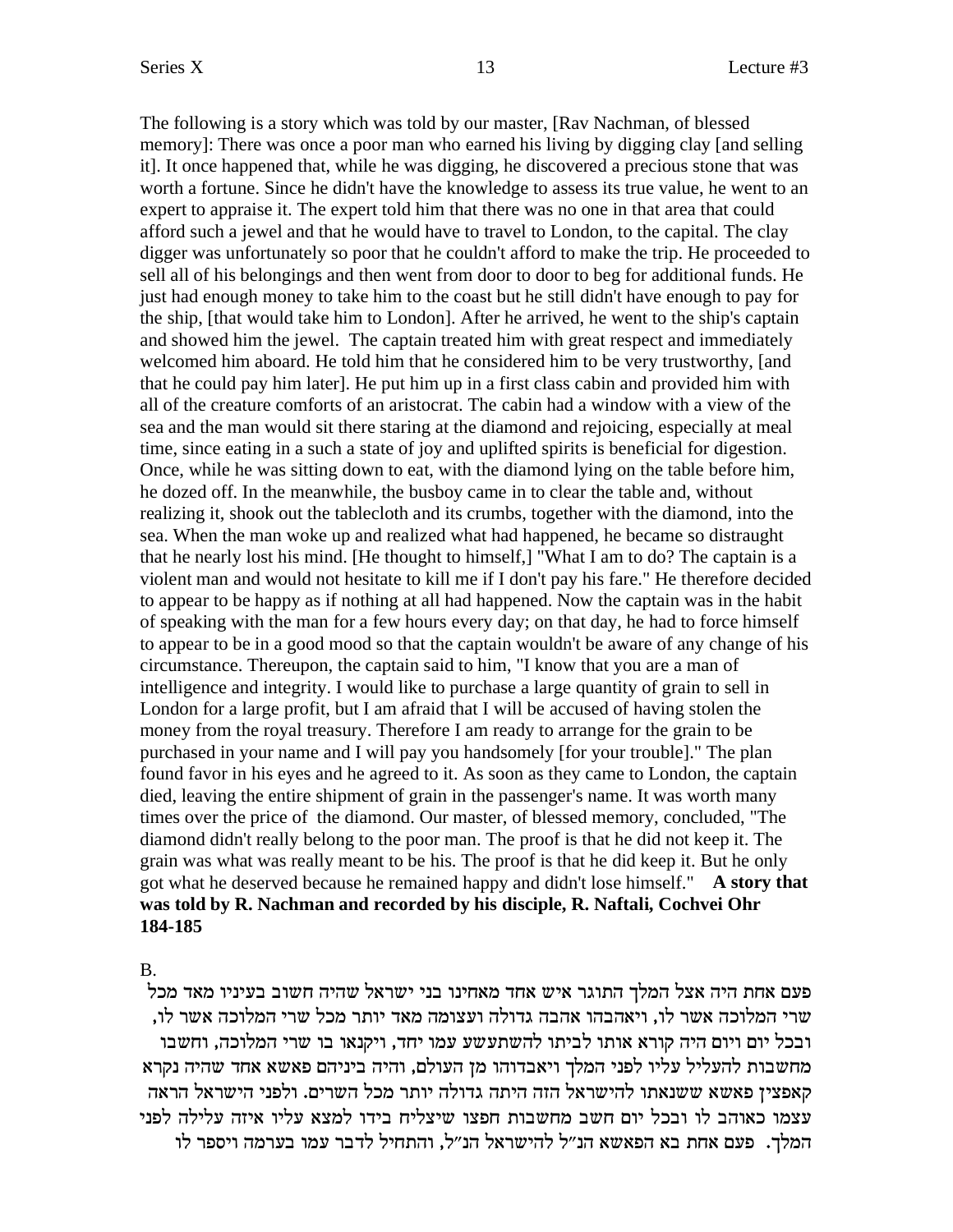באשר שהיה אצל המלך ושמע מפיו איך שהוא אוהב אותך, אך יש לו יסורים מדבר אחד, כי , כשאתה בא לפניו לדבר אתו אינו יכול לסבול ריח פיך, כי הוא מרגיש ריח רע נודף מפיך והוא אינו יכול להיות בלעדיך ויש לו יסורים גדולים מזה, לזאת עצתי כי בכל עת שתבוא לפני המלך תאחז מטפחת עם בשמים לפני פיך, כדי שלא ירגיש המלך הריח הרע מפיך כי הבשמים יבטלו הריח רע למען לא תבאש בעיני המלך, והישראל הנ"ל מחמת תמימותו האמין לדבריו, ונסכם בדעתו לעשות כן. אחר כך הלך הפאשא הנ"ל אל המלך ויספר לו כי שמע מהישראל הנ"ל, שאמר שיש לו יסורים גדולים, כי בכל עת שמדבר עם המלך מרגיש  $^\dagger$ ריח רע יוצא מפי המלך על כן נסכם עצתו כשיבוא לדבר עמך, אדוני המלך, יאחז מטפחת עם בשמים נגד פיו כדי שלא ירגיש ריח רע מפי המלך, וזה לך האות כי כנים דברי כי למחר כאשר יבא לדבר עמך תראה בעיניך שיאחז את המטפחת נגד פיו. כששמע זאת המלך נתכעס מאד ואמר לו כשאראה אשר כנים דבריך אז אאבד אותו מן העולם.  $\qquad$  והנה הישראל הנ"ל בא ביום מחר לפני המלך ויאחז המטפחת נגד פיו כאשר יעץ לו הפאשא, כי האמין לדבריו. , והמלך כשראה זאת ויוכח לדעת כי כנים דברי הפאשא, תכף כתב מכתב כדברים האלה "כאשר יבא האיש המוסר כתב זה לפניכם תשליכו אותו תכף לכבשן האש אשר כל חיבי מיתות נשרפים שם." והמלך חתם את המכתב בחותמו, ואמר לזה האיש אבקש ממך שאתה .<br>בעצמך תביא את המכתב הזה להאיש שנכתב על האדרעס [הכתבת] שהוא במקום פלוני והישראלי הנ"ל לקח המכתב והבטיח למלך אשר יעשה כדבריו. ולא ידע מה כתוב בו והלך לביתו. נהנה זה האיש ישראל הנ"ל, היה מחזיק מאד במצוה למול ילדי ישראל, ובכל עת . שכבדוהו במצות חתוך לא פנה אל שום מניעה שהיה לו כי המצוה היתה יקרה בעיניו מאד ואז באותו היום שהיה צריך לנסוע למסור המכתב מהמלך למקום אשר נשלח, וד' אשר חפץ .<br>להציל ידידו הנאמן, סבב שבא אחד מכפר אחד וכבדו שיסע עמו להכפר ולמול את בנו. ומחמת כי דרכו היה לבלי להניח את המצוה הזאת בשום אופן, התחיל לחשוב מה אעשה לצווי המלך בדבר מכתבו, וסבב ד׳ שבא לנגדו הפאשא הנ״ל. ויספר להפאשא שהיה אצל המלך והמלך מסר לו מכתב שימסרהו להאיש שנשלח לו, והיום הזמין לו ד׳ מצות חתוך, ודרכי לבלי להניח את המצוה הזאת בשום אופן, על כן אני מבקש ממך שתקח את המכתב ותוליך אותו לשם. והנה הפאשא הנ"ל שמח מאד, כי עתה יוכל להלשין עליו עוד לפני המלך רי לא עשה רצון המלך עם המכתב. ויקח הפאשא המכתב בידו ומסרו לזה האיש שנשלח אליו. וזה היה ממונה לשרוף החיבי מיתות של המלך ותכף חטף את הפאשא הנ"ל ויזרוק  $\sim$ אותו לתוך כבשן האש ונשרף, כאשר נגיע משפטו על פי ד׳ מדה כנגד מדה. והנה הישראלי לא ידע כלל מהנ"ל שנעשה לו, למחר חזר ובא לפני המלך. וכשראה אותו המלך תמה מאד,  $\overline{\phantom{a}}$ ואמר לו העוד לא מסרת את המכתב שנתתי בידך להאיש הנ"ל? השיב לו העוד לא המכתב מסרתי לקאפצין פאשא הנ"ל שהוא ימסרנה להאיש, יען כי השם יתברך הזמין לי מצות חתוך ודרכי לבלי להניח את המצוה הזאת. אז הבין המלך הלא דבר הוא שישרף זה הפאשא שהלשין עליו לפניו. ושאל המלך תכף את האיש מה זה שאתה אוחז מטפחת עם בשמים נגד פיך בעת שאתה מדבר עמי השיב לו שהפאשא נתן לו עצה הזאת, כי אמר לי ששמע ממך שאינך יכול לסבול ריח פי. ויספר לו המלך מה שהיה כתוב בהמכתב שנתן לו ואמר לו עתה אני יודע אשר ד' השליט בארץ אשר מציל ידידיו מכל רע ולהפאשא הנ"ל כאשר זמם לעשות בך, כן נעשה לו וישב לו ד׳ גמולו בראשו. ומאז והלאה נתגדל .<br>בחשיבותו בעיני המלך יותר מכל השרים אשר אתו, והיה חשוב ויקר בעיניו מאד מאד. סיפור ממהר"ז לתלמידו ר' נפתלי הובא בס' כוכבי אור ד' קפ"ו–קפ"ח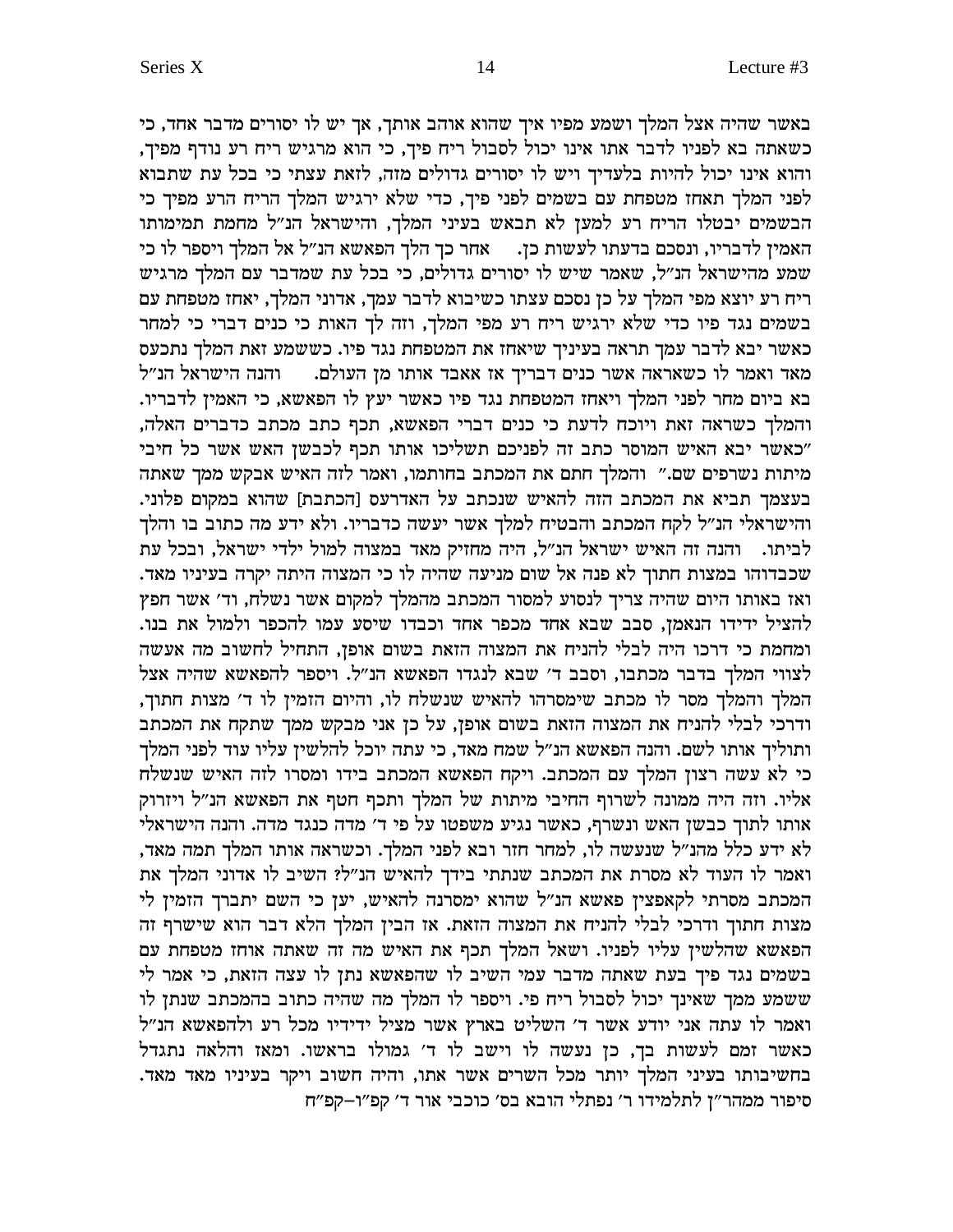Once there was a court Jew who was held in high esteem by the Turkish sultan, more than any of his other ministers. He intensely loved him, and favored him more than anyone else in his government. Every day, the Sultan would invite him to his palace to enjoy his company. The other royal ministers were jealous of him and plotted to denounce him to the Sultan and destroy him. Amongst the ministers was a pasha by the name of Kaptzin Pasha, who hated the Jews more than any one else in the government. When he was with the court Jew, he pretended to be his friend, but [behind his back] he would constantly devise plots to denounce him to the Sultan. One time the Pasha came to the Jew and deviously began to speak to him. He told him, "I was with the Sultan and heard him say that he was fond of you but that one thing pains him. Whenever you come to him and speak he can't stand your bad breath. Since he can't bear to be without you, this bothers him greatly. My advice to you is that whenever you come to the Sultan you should place a perfumed handkerchief over your mouth. This way your bad breath will be neutralized and you won't be repugnant in the eyes of the Sultan." In his innocence, the Jew believed him, and agreed to follow his advice. Afterwards, the Pasha went to the Sultan and told him that he had heard from the Jew that he suffers very much because whenever he speaks to the Sultan, he is repelled by the Sultan's bad breath. "He has therefore decided," said the Pasha, "to put a perfumed handkerchief over his mouth whenever he comes to speak before your Highness so that he will not smell your breath. The proof that I am telling the truth is that tomorrow when he comes to speak with you, you will see with your own eyes that he will be clutching a perfumed handkerchief over his mouth." When the Sultan heard this, he became very angry and said, "When I see for myself that what you are saying is true, I will utterly destroy [that Jew!]" The next day, the court Jew came before the king holding a perfumed handkerchief over his mouth, just as the Pasha had advised him, since he believed him. When the Sultan saw this, he was convinced that the Pasha had been telling the truth. He immediately wrote a note saying, "When the bearer of this note arrives, immediately throw him into the furnace where all of those who are sentenced to death are burned." The king sealed the letter with his signet ring and told the Jew, "Do me a favor and personally deliver this note to the man whose address is written on the envelope." The Jew took the letter and promised the king that he would fulfill his request, not knowing what was written in the letter, and went home.

The court Jew was very diligent in the performance of the commandment to circumcise Jewish children. Whenever he was honored to perform that mitzvah, he wouldn't pay any heed to any obstacle in his way, because this mitzvah was so precious in his eyes. On that very day, when he was supposed to deliver the Sultan's letter to the place it was sent, G-d arranged to save His good friend. He made it happen that on that same day a certain villager came to the court Jew and honored him to travel with him to perform the circumcision on his son. Since it was the custom of the court Jew never to avoid the opportunity of performing this mitzvah, he began to think, "What will I do to fulfill the Sultan's request that I deliver the letter?" Hashem arranged that, just at that moment, the Pasha happened to come to him. He told the Pasha that he was by the Sultan and that the Sultan had handed him a letter to deliver. But now, Hashem had prepared for him the opportunity to fulfill the mitzvah of circumcision and it was his custom never to avoid this mitzvah, no matter the circumstance. "Therefore," he said, "I am asking you to do me a favor and deliver it there." The Pasha was very happy with this turn of events, since he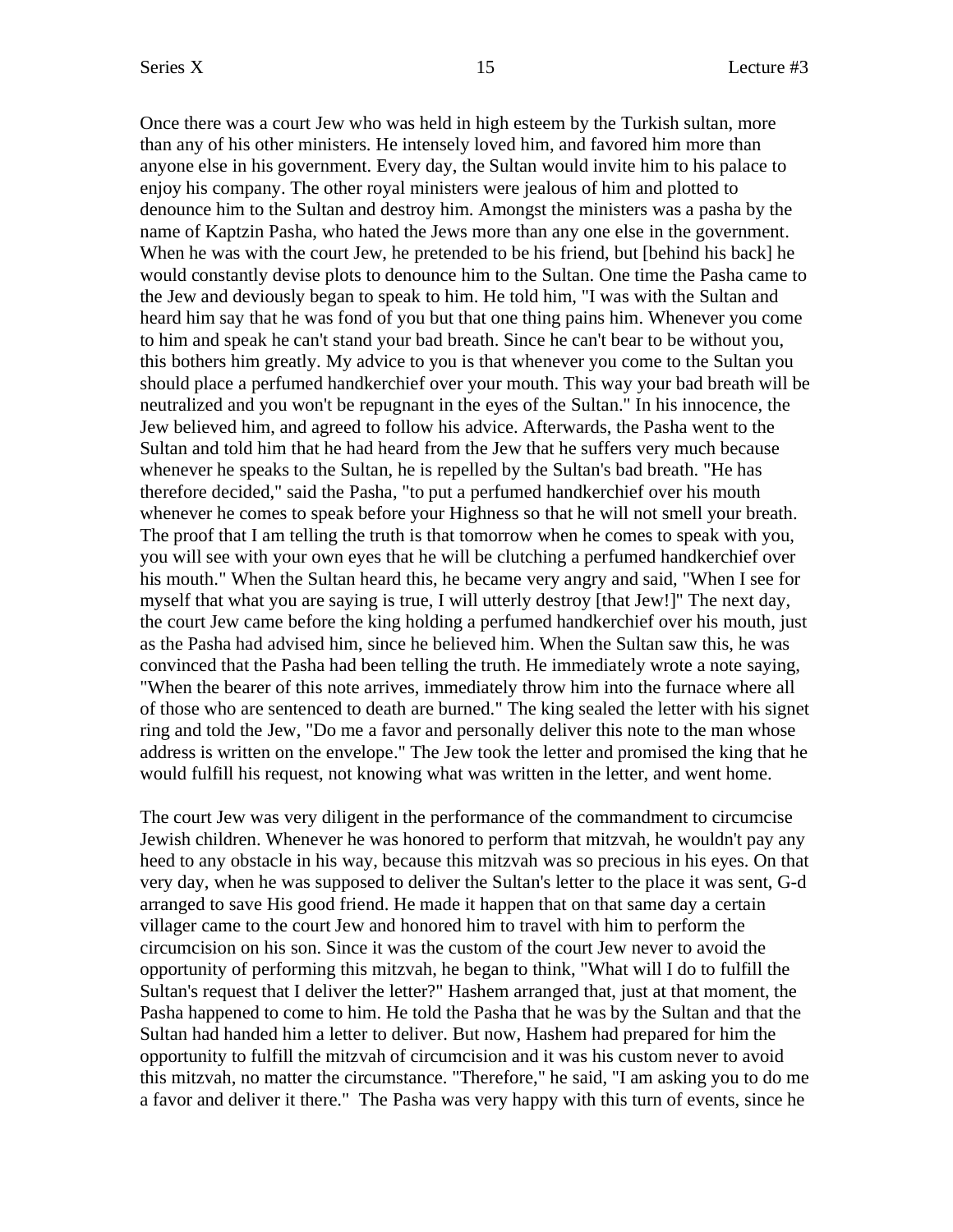now had further grounds to denounce him to the Sultan, for the Jew had not fulfilled the Sultan's request to deliver the letter. The Pasha took the letter and personally delivered it to the addressee. The recipient was the executioner in charge of burning those who had been sentenced to death by the Sultan. [Without warning,] he immediately grabbed the Pasha and threw him into the fiery furnace. He was burned, according to Hashem's judgment, and was punished measure for measure. The Jew was not aware of any of this. The next day, he returned [from the circumcision,] and came before the Sultan. When the Sultan saw him, he was very surprised. "Didn't you deliver the letter that I gave you?" he asked. "Your Majesty," he replied, "I gave the letter to Kaptzin Pasha to deliver. Hashem gave me the opportunity to fulfill the mitzvah of circumcision and it is my custom never to pass over such an opportunity when it presents itself." The Sultan then understood that it was no mere coincidence that the Pasha who had defamed the Jew was burned to death. The Sultan then asked him, "Why did you cover your mouth with the perfumed handkerchief?" He replied, "The Pasha had advised me to do this as he had heard from you that you can't bear my breath." The Sultan then revealed to the Jew the contents of the letter. He said, "Now I know that Hashem has power over the world, and He saved His friend from all evil. What the Pasha wanted to do to you was done to him. He was paid back as he deserved." The Jew was now all the more esteemed by the Sultan, more so than any of his ministers. He was very highly esteemed and dear to him. A story that was told by R. Nachman and recorded by his disciple, R. Naftali, Cochvei Ohr p. 186-188

# $\overline{C}$ .

מעשה ממרור שספר רבנו ז״ל שפעם אחת הלכו יהוד וגרמני אחד נדוד ולמד היהודי את הגרמני שיעשה את עצמו כמו יהודי (כיון שהלשון הוא אחד), והיהודים רחמנים וירחמו עליו. וכיון שבא סמוך לפסח למדו איך שיתנהג (שיקרא בעל הבית לבית על הסדר) בכל הסדר, שעושין קדוש ורוחצים ידים רק שכח לאמר לו שאוכלים מרור. וכיון שבא להסדר רעב מכל היום ומצפה שיאכל הדברים טובים שאמר לו היהודי אבל נותנים לו חתיכת כרפס במי המלח ושאר הדברים הנוהגים בסדר ואומרים ההגדה וכבר הוא בעינים צופיות להאכילה, והוא שמח כבר שאוכלים כבר המצה פתאם נותנים לו מרור ונעשה לו מר בפיו והוא חשב שזהו הסעודה שרק זה יאכלו. ברח תכף במרירות ורעבון וחשב אל עצמו יהודים ארורים, אחר כל הצערמניא (טקס) נותנים זה לאכול. ובא לבית המדרש וישן. ואחר כך בא היהודי בפנים שמחות שבע מאכילה שתיה, ושאלו איך היה לך הסדר ספר לו בכעס. אמר לו הוי גרמני שוטה, אם היית מחכה עוד מעט היית אוכל כל טוב כמוני. כן הוא בענין רבנו ועבודת השם) שאחר כל היגיעות וטרחות עד שבאים (ונתקרבים לרבנו או לעבודת ד׳ לזכך) הגוף) נותנים מעט מריות כי זכוך הגוף בא במרירות אבל האיש חושב שתמיד יהיה רק המרירות, אך זהו הכל רק המרירות וכו׳ על כן בורח תכף אבל כיון שמחכה מעט וסובל זה המרירות מעט מזכוך הגוף אז מרגיש אחר כך כל מיני חיות ותענוג (ואלו המשלים יכולים ללמוד מהם עצות לכל עניני עבודת ד') כן הוא בענין זה של עבודת ד' שמקודם עובר המרירות זכוך הגוף אבל אחר כך מרגישים החיות וכו׳. סיפור ממהר״ן לתלמידו ר׳ נפתלי הובא בס' כוכבי אור ד' ק"ץ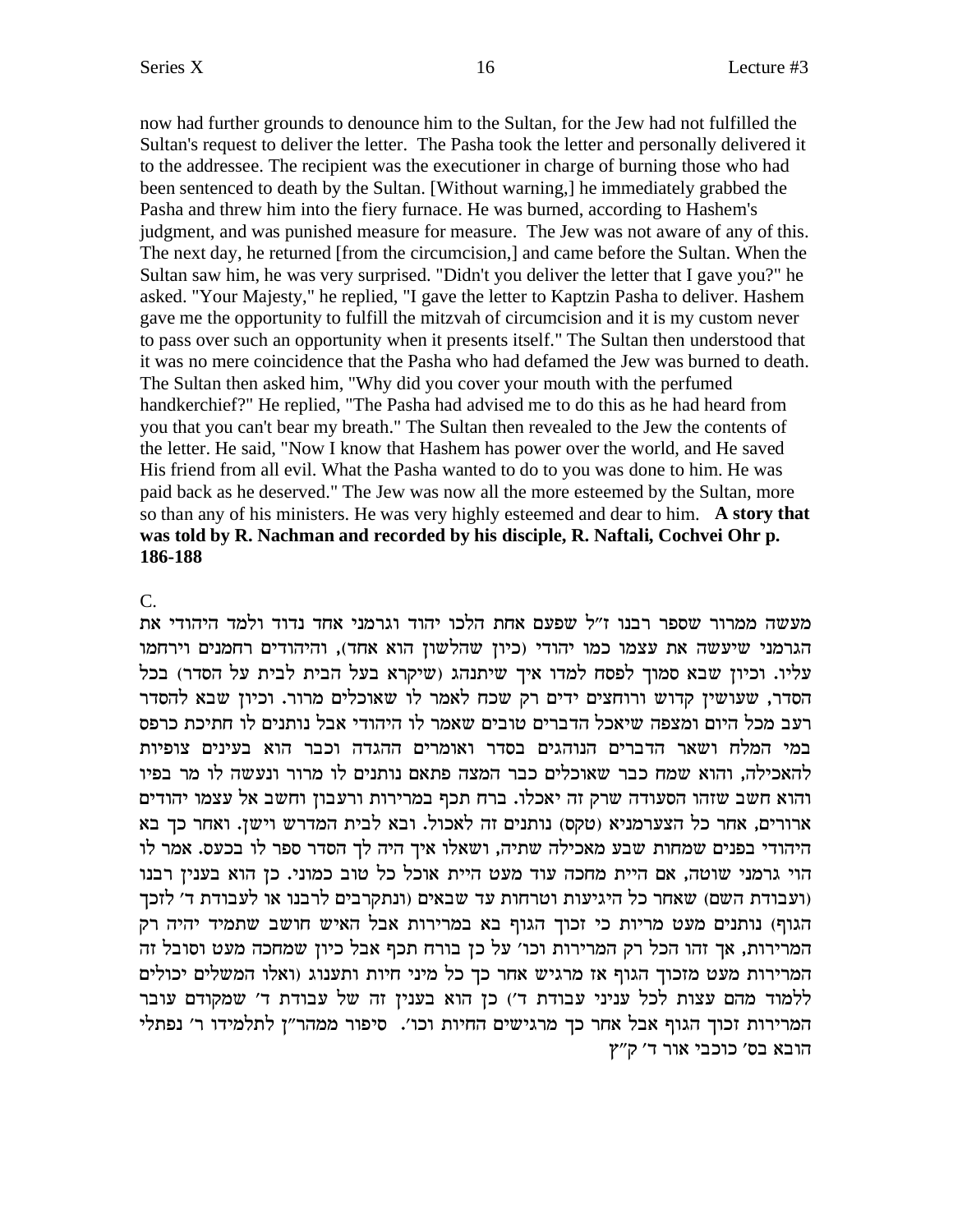Once, a Jew and a German gentile were traveling together as vagabonds. Since their language was so similar, the Jew was able to teach the German how to impersonate a Jew so that the Jews, who are so compassionate, would take pity on him. Since Passover was so close, he taught him how to act at the Passover Seder, [since it was customary for the Jews to invite strangers for the Seder]. He told him about how Kiddush is made and the subsequent washing of the hands. He forgot to tell him, however, about the morror (the bitter herbs, i.e. horseradish). By the time the German came to the Seder [at night,] he was famished, not having eaten all day, and he looked forward to the good food that his Jewish friend had spoken about. [It didn't work out, however, as planned]. First of all, they gave him karpas (celery or parsley) dipped in salt water, and other things served at the Seder. As they were reciting the Hagadah, he sat there chalashing (longing) for the meal. When they finally got to the matzah, he was overjoyed, but then they served him the morror (horseradish). His mouth was bitter (burning) and he thought that this was the entire meal. He bolted from the house, bitter and hungry and thought to himself, "Those accursed Jews! After all that ceremony, that's all they serve to eat!" He went to the synagogue and fell asleep. After a while, his Jewish friend arrived, happy and content from [all of the] eating and drinking. "How was your Seder?" he asked. Angrily, he told him what happened. "Stupid German," he retorted. "If you had only waited at little bit longer, you would have enjoyed a good meal, just like me." So, too, when it comes to becoming close to our master, [R. Nachman] or to serving Hashem to purify the body. After all the effort and toil to come close to our master or to serve Hashem, a person is given a little bit of bitterness, for purification of the body is preceded with an initial bitterness. The person mistakenly thinks, however, that all there is is only bitterness and therefore he immediately runs away from it. If he would only wait just a little bit longer and bear the bitterness and allow his body to be purified, then he would feel fully invigorated and experience unlimited joy. **A story that was told by R. Nachman and recorded by his disciple, R. Naftali, Cochvei Ohr p. 190**

### D.

המשל מההינדיק [תרנגול הודו]. שפעם אחת בן המלך נפל לשגעון שהוא עוף הנקרא הינדיק וצריך לישב ערום תחת השלחן ולגרור חתיכות לחם ועצמות כמו הינדיק. וכל הרופאים נואשו מלעזור לו ולרפאותו מזה, והמלך היה בצער גדול מזה. עד שבא חכם אחד ואמר אני מקבל על עצמי לרפאותו והפשיט גם כן את עצמו ערום וישב תחת השלחן אצל בן המלך הנ״ל, וגם כן גרר פרורים ועצמות. ושאלו בן המלך מי אתה ומה אתה עושה פה? והשיב לו ומה אתה עושה פה? אמר לו אני הינדיק, אמר לו אני גם כן הינדיק. וישבו שניהם יחד כך איזה זמן עד שנעשה רגילים זה עם זה. ואז רמז החכם והשלכו להם כתונת. ואמר החכם ההינדיק להבן מלך אתה חושב שהינדק אינו יכול לילך עם כתונת, יכולים להיות לבוש כתונת ואף על פי כן יהא הינדיק, ולבשו שניהם הכתונת. אחר איזה זמן רמז והשליכו להם מכנסים ואמר לו גם כן כנ"ל אתה חושב שעם מכנסים לא יכולים להיות הינדיק וכו' עד שלבשו המכנסים וכן עם שאר הבגדים ואחר כך רמז והשליכו להם מאכלי אדם מהשלחן ואמר לו אתה חושב שאם אוכלים מאכלים טובים איז מען שוין קיין הינדיק ניט, מען קען [עסין און אויך זיין א הינדיק [כבר לא נקראים הינדיק אפשר לאכל ולהמשיך להיות הינדיק ואכלו. ואחר כך אמר לו אתה חושב שהינדיק מוכרח להיות דוקא תחת השלחן. וכן התנהג עמו עד שרפא אותו לגמרי. והנמשל מובן למבינים (אמר המעתיק: יכולים לומר שהאדם רוצה להתקרב לעבודת השם הלא הוא הינדיק מלובש בחמריות וכו' ודרך זה יכולים מעט מעט לקרב את עצמו לעבודת השם עד שנכנסים לגמרי. וכן בהתקרבות אנשים על דרך זה ודי לחכימא). סיפור ממהר"ן לתלמידו ר' נפתלי הובא בס' כוכבי אור ד' קצ"א-קצ"ב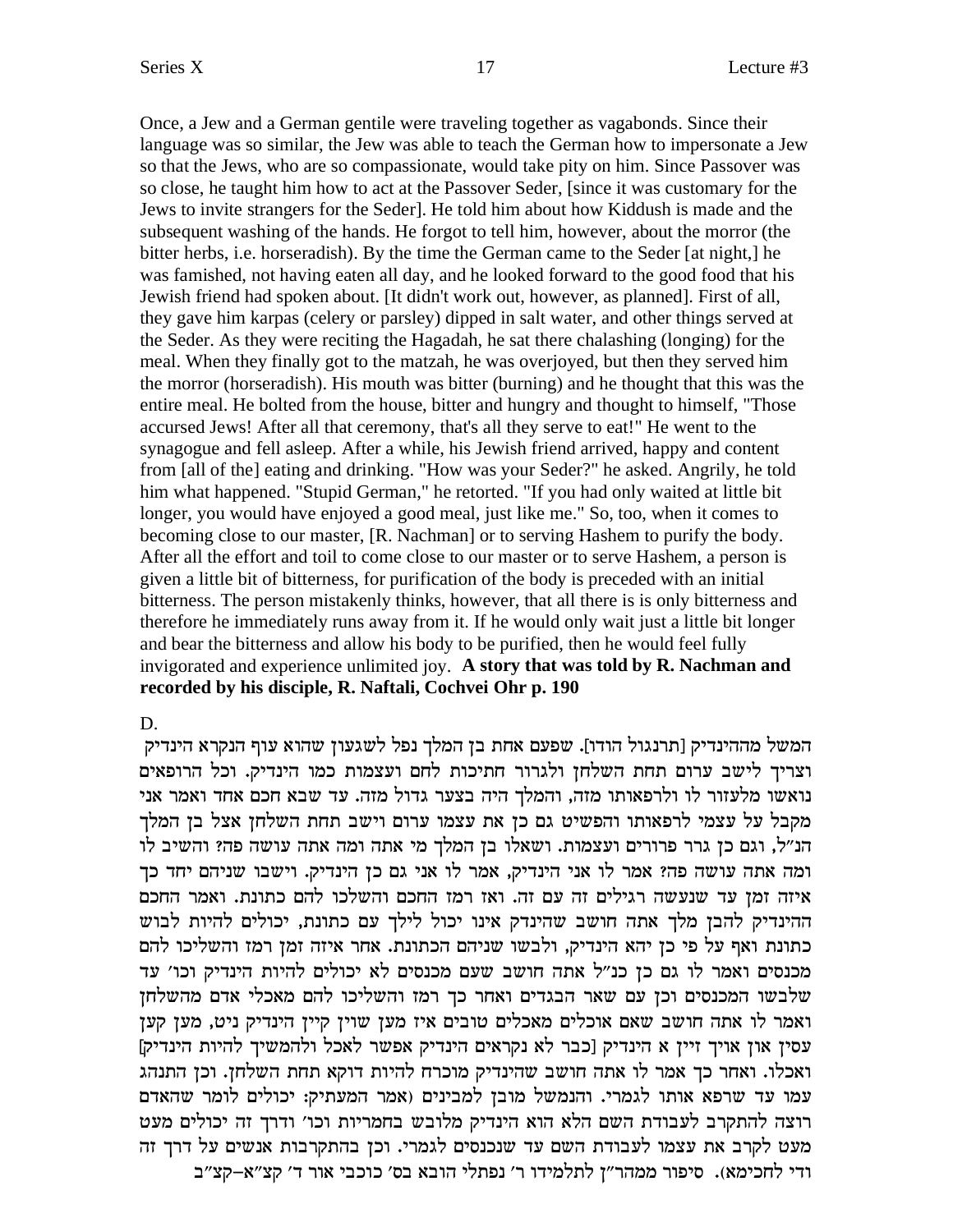Once upon a time, a royal prince became insane and believed that he was a turkey. He felt compelled to sit naked under the table, pecking at bones and pieces of bread like a turkey. All of the physicians of the realm despaired of ever curing him of this lunacy and the king suffered tremendous grief because of this. One day, a wise man came to the king and told him, "I will undertake to cure the prince." Thereupon, he took off his clothes and sat naked underneath the table next to the royal prince and joined him in pecking at the crumbs and bones. "Who are you?" asked the prince, "and what are you doing here?" "And who are you?" replied the wise man, "and what are you doing here?" "I'm a turkey!" "And so am I" answered the wise man. They sat together for some time until they became fast friends. At this point, the wise man motioned to the king's servants and they threw them some shirts. The wise man then said to the royal prince, "You probably think that a turkey can't go around wearing a shirt. We can do it! We'll go around with shirts and we'll still be turkeys." [The prince accepted the argument and so] they both put on shirts. Some time later the wise man motioned to the king's servants and they threw them some pants. The wise man then said to the royal prince, "You probably think that a turkey can't go around wearing pants. We can do it! We'll go around with pants and we'll still be turkeys." With that, they both put on the pants. The sage continued on in this manner until eventually they were both completely dressed. Some time later, the wise man motioned to the servants and they threw them regular human food from the table. The wise man then said to the royal prince, "You probably think that if we start eating good food we'll stop being turkeys. We can eat whatever we want but still remain turkeys!" As a result, they both ate the food. Afterwards, the sage said to him, "You probably think that a turkey has no choice but to sit under a table. We'll sit at the table but we'll still remain turkeys!" The sage continued on in this manner until the prince was finally cured. The lesson of this story is obvious to any person of intelligence. **A story that was told by R. Nachman and recorded by his disciple, R. Naftali, Cochvei Ohr p. 191-192**

# E.

מעשה שספר מהאוצר שתחת הגשר. שפעם אחת חלם לאיש מאיזה עיר שבוינא תחת הגשר יש שם אוצר, על כן נסע לשם ועומד אצל הגשר ומחפש עצות איך לעשות, כי ביום אינו יכול מחמת האנשים. ועבר שם איש חיל ואמר לו מה אתה עומד וחושב. חשב בדעתו שטוב שיאמר לו כדי שהוא יסיעו ויתחלו ספר לו כל הענין ענה ואמר לו, איי יהודי נאר קוקט אויף א חלום אלא מאי מיר האט זיך אויך גיחולמת אז דא אין דא בא דעם אין דעם (הזכיר העיר של האיש ושמו של האיש הזה) אין מאקזאן איז איין אוצר וועל איך פארין ציא יענום?ונסע האיש לביתו וחפר בהמאקזאזן שלו ומצא האוצר. ואמר אחר כך, איצט ווייס איך שוין "דער אוצר איז בא מיר, נאר וויסען פון דעם אוצר מוז מען פארין קיין ווין" [הוי יהודי שם לב לחלום אלא מאי גם אני חלמתי שבמקום פלוני אצל פלוני במחסן יש אוצר, האסע לשם? ונסע האיש לביתו וחפר במחסן שלו ומצא האוצר ואמר אחר כך, "עתה ידעתי: האוצר הוא אצלי אבל כדי לדעת מזה עלי לנסע עד וינה."] כך בענין עבודת השם, שהאוצר הוא אצל כל אחד 'בעצמו, רק לידע מהאוצר מוכרח לסע להצדיק. סיפור ממהר״ז לתלמידו ר׳ נפתלי הובא בס כוכבי אור ד' קצ"א